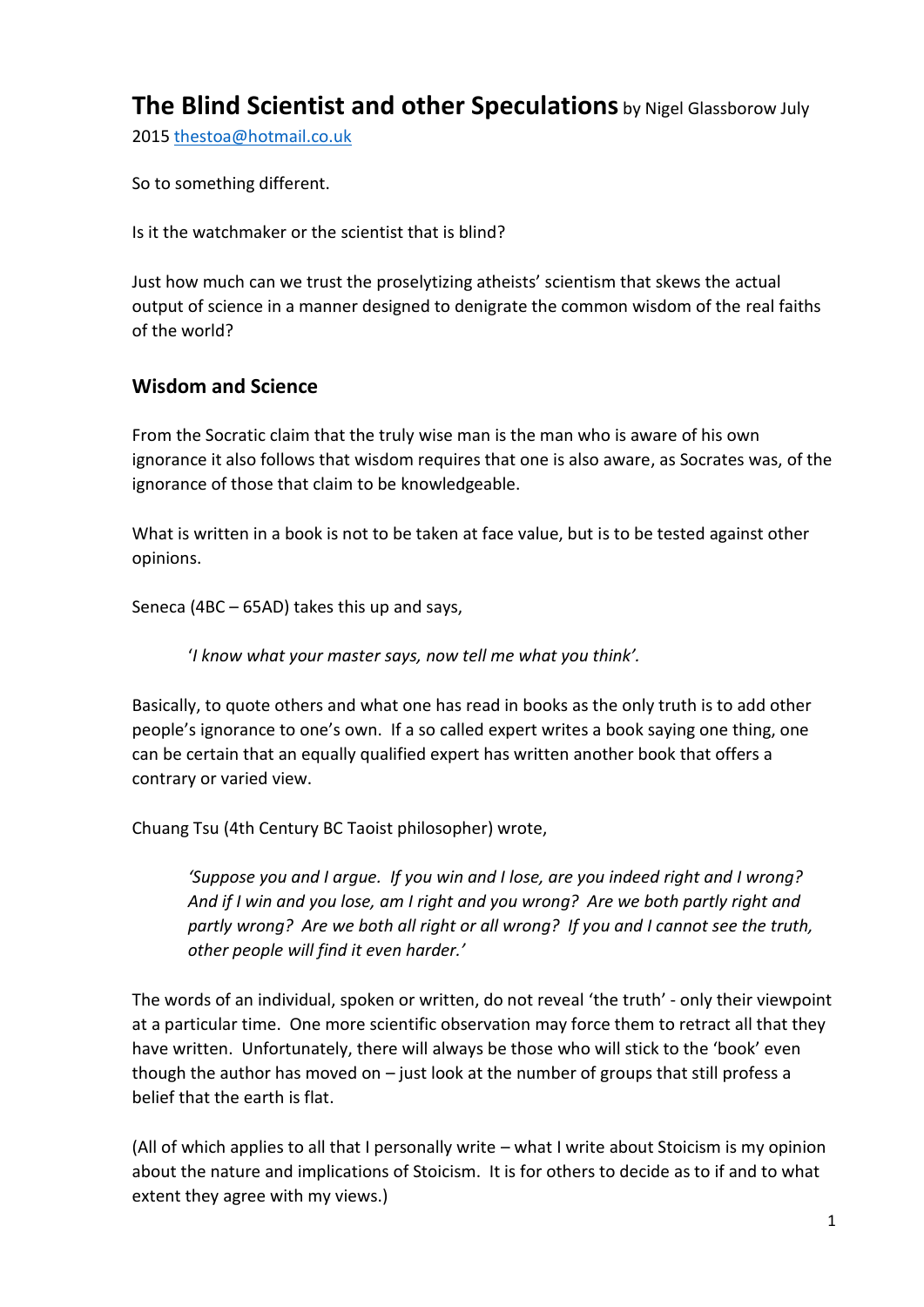Reading books is not knowledge. Knowledge involves being aware of the wisdom that has existed throughout the ages, while also being aware of the actual (rather than theoretical) advances in the natural sciences that have been arrived at through observation, experimentation and discovery.

### **Why?**

In his book 'A Brief History of Time' (Page 174), Professor Stephen Hawking concluded:

*"Up to now, most scientists have been too occupied with the development of theories that describe what the universe is to ask the question why. On the other hand, the people whose business it is to ask why, the philosophers, have not been able to keep up with the advance of scientific theories."* 

It is not the case that true philosophers have not kept up with the science but rather that, by force of false argument and intellectual egotism, some 'scientists' have managed to sell the academic philosophers and the world a set of 'Emperor's New Clothes', claiming that their theories demonstrate how the Universe was magicked up out of nothing while deriding the traditional faiths for believing in 'myths' that claim that the Universe was magicked up out of nothing.

As it is, science is beginning to move on from its 'Creation Myth' – the Big Bang - while the academic philosophers and many laypeople are still marvelling at 'the Emperor's New Clothes' and have not seen that they are free to see the Cosmos for what it is and not as the outdated nineteenth to early twentieth century science claimed it was.

The scientists are seeking the 'holy grail' of a 'theory of everything'.

The wisdom of the ages that is common to all the traditional faiths and philosophies has always had a 'theory of everything', and now the scientists are beginning to confirm much that has been known for millennia while not recognising the significance of their 'discoveries'.

All too often commentators on scientific issues claim that if something cannot be subjected to scientific testing and examination then it cannot be accepted as fact.

However, there is much that is 'known' or experienced that science cannot examine or that cannot be easily replicated to allow independent observation. The true philosophers who Hawking says are responsible for asking the question 'Why?' have been doing so for thousands of years and have been coming up with consistent answers that are as valid today as they were when the question was first asked.

In fact the repeatability that the scientists look for is to be found in the constancy of the answers from the real philosophers - the many wise people throughout history and across religious, racial and national boundaries who see an 'organising principle' involved in the manifestation of Existence.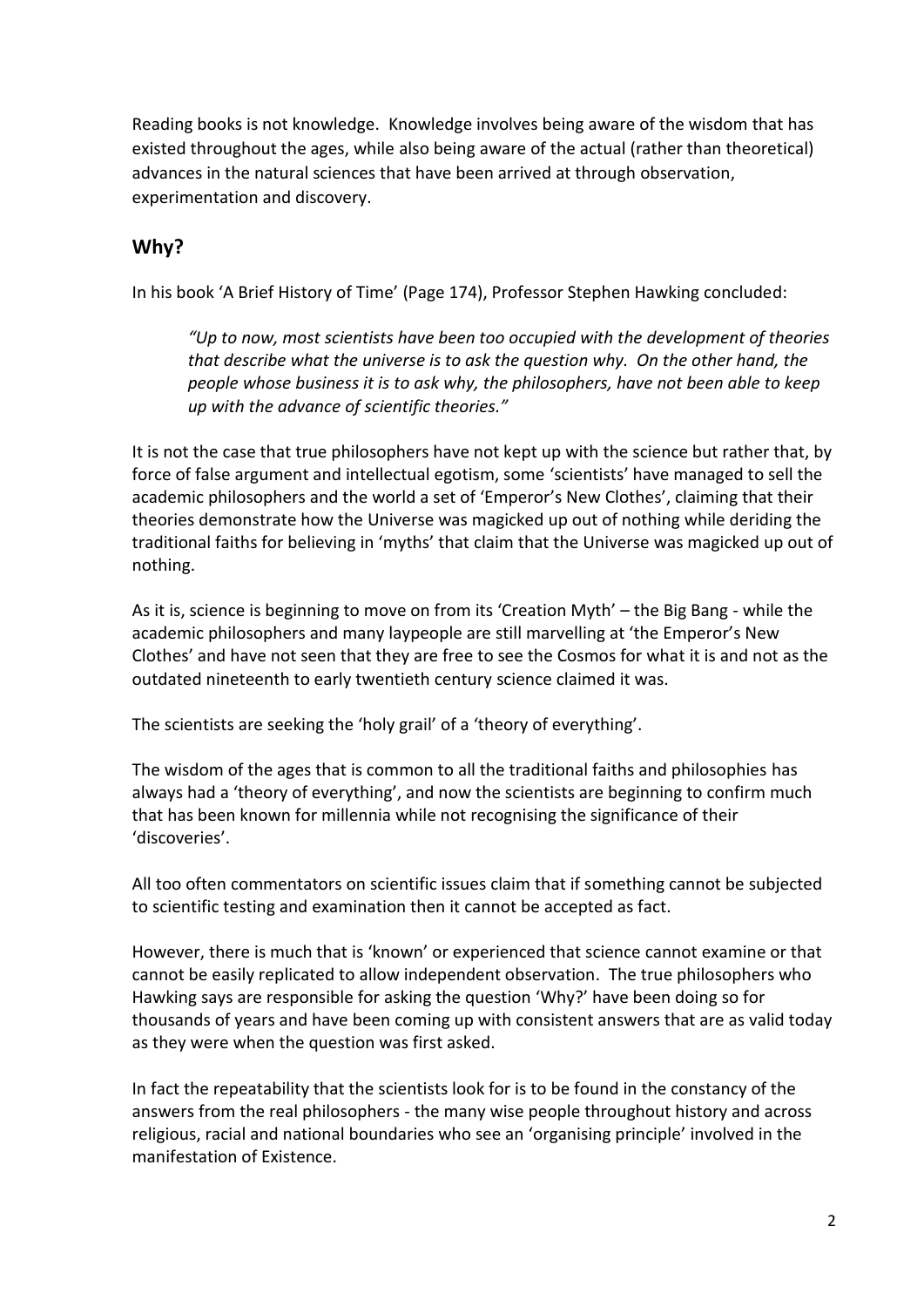No matter what mythologies abound, regardless of any enforced orthodoxy of faith, no matter how great or how limited scientific awareness is, having asked the question 'Why?' rather than the question 'How?', the wise have always seen past the fluid nature of 'knowledge' and have come to consistent conclusions about Existence and how it is manifested.

Consistently throughout the ages 'Existence' is seen as being both real and illusionary depending on context, just as science sees that a subatomic particle can be both a physical object and also 'a superposition wave of possibilities' depending on how it is viewed.

Sir James Jeans (1877 – 1946), an English physicist, astronomer and mathematician, said:

#### *"The universe begins to look more like a great thought than a great machine."*

And when it comes to the 'great thought' one needs to step away from the limited view of science towards the outlook of those who ask 'Why'. And those that ask 'Why' are the real philosophers, the lovers of wisdom, for they look not just to the transient knowledge of science but to the consistent awareness of the nature of Existence that is to be found as a common thread through all the teachings of the wise throughout the ages, cultures and beliefs.

There is a consistent awareness that answers the 'Why' question, and that is the awareness that there has to be a *"universal governor and manager of all things"* that permeates the whole Cosmos.

If this is the 'gods' or 'forces' of the world religions or if it is just a 'self-learning master program' is not to be answered by science and may never be definitively answered by philosophical debate. On the other hand, knowledge of *"the universal governor and manager of all things"* leads to answers to many other questions that science is not equipped to answer on its own – that is, ethical questions.

### **The Blind Scientist**

Always assuming one has started with the right proportion of ingredients and has heated the oven to the right temperature etcetera, if one takes some flour, yeast, salt, water and other ingredients, mix into a dough, allow it to rise, put it in a tin and bake it in an oven one will end up with a loaf of bread.

Without knowledge of baking, and not being able to study anything but one particular loaf, science could take it and examine it, experiment on it and eventually be able to work out what its ingredients are, how it was possibly mixed and how it was possibly cooked.

Much less likely is as to if they could say where its ingredients came from, the date the wheat was harvested and ground, if the loaf was baked in a bakery by machines controlled by a computer or if it was hand made by an individual. Certainly, based on just the loaf, it would not be possible to describe the farm, the bakery or any of the workers.

Science has its limitations.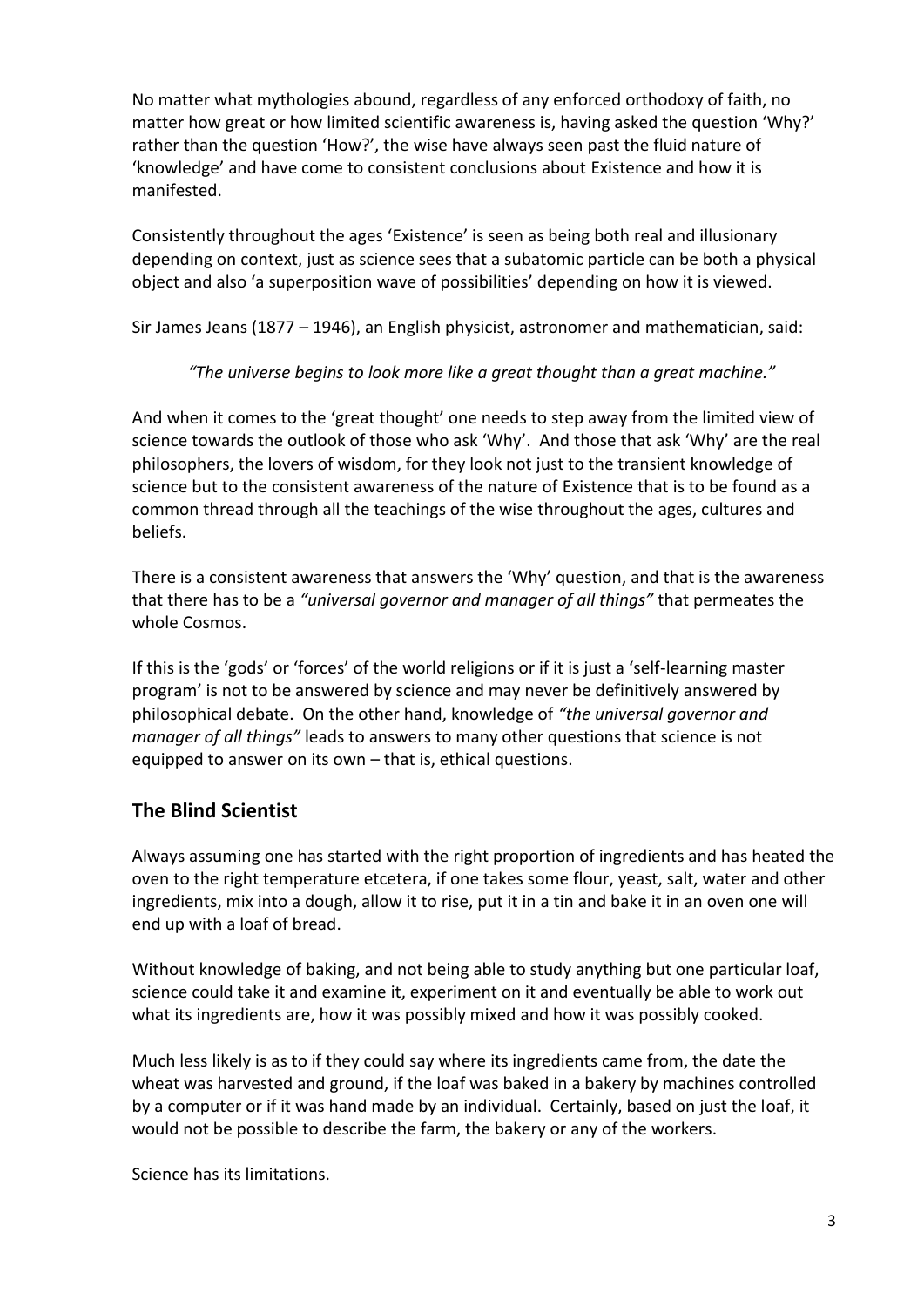Science has, in general, become wedded to the idea that the Cosmos is just a vast complicated machine that has evolved from 'nothing' through some form of 'natural selection' to become 'something', which in accordance with various laws of science has become the visible Universe that science observes today.

Science in its purest form works with observation, measurement and experimentation which together with its system of peer review is seen to be the 'scientific method'. The supposed unbiased nature of the 'scientific method' is what much of the modern and more theoretical sciences claim to base their authority on when it comes to understanding the nature of the Cosmos.

However, as more and more disciplines claim to come under the umbrella of 'science' so the nature of the 'scientific method' gets ever more fluid. The claim to being a science has become a badge of authority, but where so called sciences step beyond observation, measurement and experimentation into theory, if one is not careful, there is a risk of the theories becoming little more than Scientism – an almost religious belief in the supposed infallibility of science and the rather flexible 'scientific method.'

What many do not realise is that the 'scientific method' was developed to study the 'mechanics' of Nature. Science was evolved to look at 'what is' – not why it is. And while there is an overlap in the study of these two areas of understanding, as with the loaf of bread, science may in time be able to explain much of how the Cosmos is 'engineered', but it will not be able to explain why it is as it is.

And this is why science is blind. Left to its own devices science has only one viewpoint of the Cosmos and when it comes to the study of the large and the small, such as cosmology and the subatomic world, this viewpoint is often skewed due to various historic biases and visualisation misconceptions.

To add to this, sciences that rely heavily on complicated 'standard models' which are a collection of theories, and where observation, measurement and experimentation is a long way from catching up, are offering little more than a 'belief' - especially where science is now asking the layperson to forgo traditional logic and reason in order to 'understand' some of the 'scientific theories' on offer.

Science needs some searching questions asked of its interpretation of its 'discoveries' and its theoretical branches especially when scientists wander away from the area of asking how things are as they are, into the area of metaphysics and speculation.

Those who believe that science can offer the answers to all of the 'big questions' in life are being drawn into the Blind Scientist's false faith of Scientism – a false belief that science is the ultimate and only purveyor of 'Truth'.

#### **Blind Science**

It is to be appreciated that since science separated from philosophy, out of which it was born, it has done much to improve humanity's knowledge base. But when it comes to understanding what has been achieved and what has actually been discovered, science is not necessarily the best system to address the implications of such.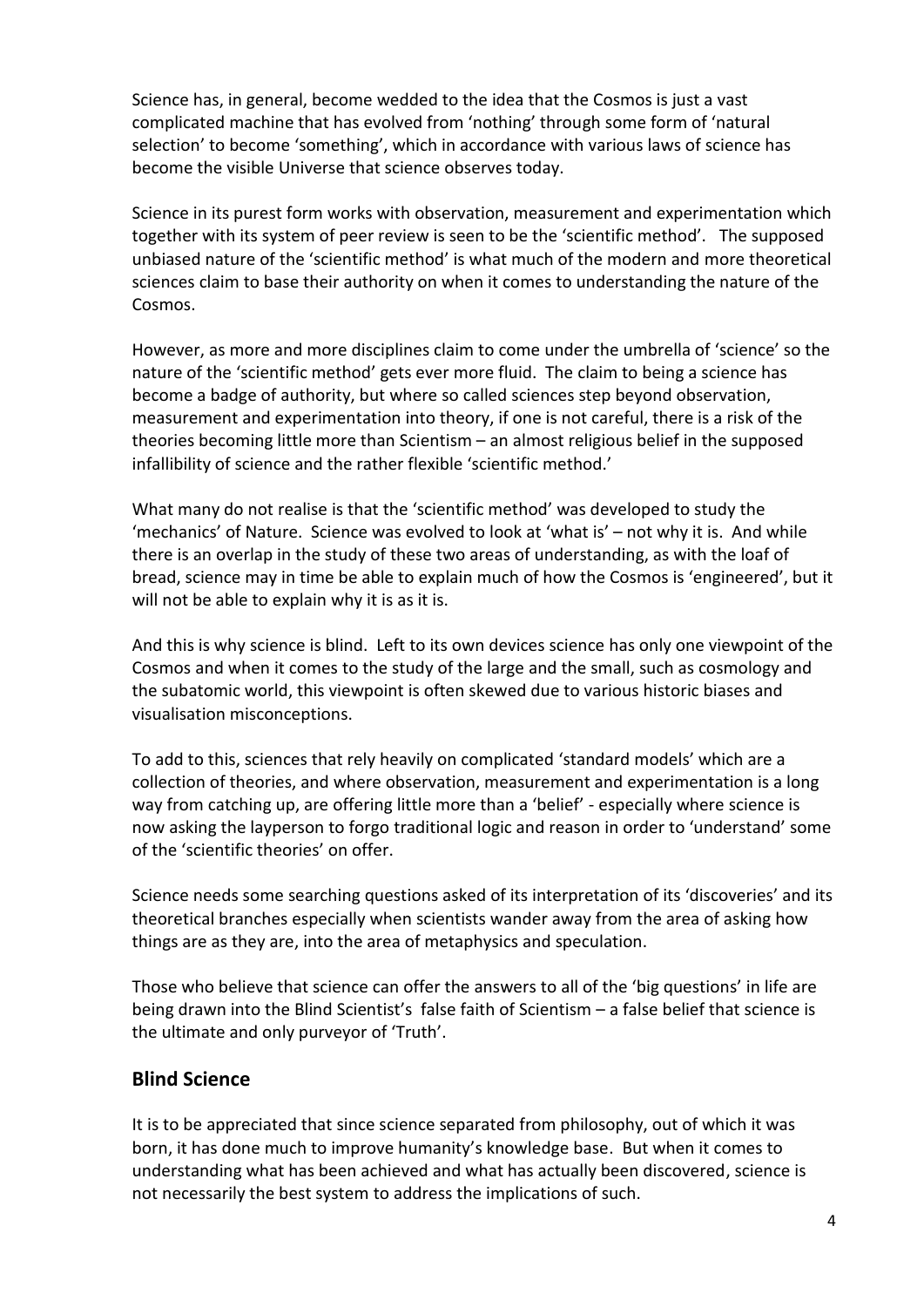This is not an attack on all scientists – some are quite reasonable, rational and open minded and do not blind themselves to other viewpoints. Unfortunately the blinkered way that many scientists and their 'disciples' view their discipline in isolation from other disciplines often leads to 'conclusions' that are questionable.

Which leads to the question inherent in the title of this essay, why is science blind?

The first scientific blind spot is that many scientists see the 'scientific method' that they profess to work to as the ultimate in methods for getting at 'the truth', to the point of denying that there is any other method of 'knowing' anything to be true or real. Any other method of trying to gain understanding is liable to be asked to prove its conclusions scientifically even where it is known that science itself is limited in its ability to investigate such areas.

As it is, the 'scientific method' is not all that it is cracked up to be, thanks to the involvement of human beings. The 'scientific method' is often described as *'a method or practice used by the natural sciences that uses systematic observation, measurement and experiment, and the formulation, testing and modification of hypotheses'*. However, there is no way of defining exactly what the scientific *'method or practice'* is.

The principles are sort of known but at the same time are a bit like trying to grasp quicksilver - there is no understanding exactly what it is as there is no clear and accepted 'scientific method'. It varies from discipline to discipline. It varies from experiment to experiment. It is often no more than a claim to authority used by some 'scientists' when they want to claim superiority for their theories over that of the common sense and wisdom of the lay person.

Scientists are as human as the rest of us. They are just as liable to misinterpret what is before them as is anyone else. They are also just as liable to turn their work into 'selffulfilling prophesies' – unintentionally skewing their 'scientific method' to 'prove' what they set out to prove, even if the results are inconclusive, insufficient or just plain wrong.

Their jobs, their funding, even their reputation may rely on their backers feeling that they are getting value for money. It must be all too tempting, intentionally or unintentionally, to ensure that the money keeps rolling in by over egging 'results' and 'theories', while believing that the real evidence will follow. Self-delusion is all too common a problem within the human race – which also includes the scientific community.

When they are being truly unbiased, the more theoretical based sciences explain that the strength of their version of the scientific method is in the fact that it never actually 100% proves anything, but rather provides working theories that produce testable predictions, and that all of their theories are continually being tested with the intent of disproving them, both to test their robustness and also to see if a better understanding or a better theory can be found.

However, when a layperson says 'But it's only a theory', more often than not, they are treated as an idiot or a heretic for daring to question scientific theories – even though the scientific method requires such challenges. And if the theory has become part of what the scientists call a 'standard model', that is a collection of theories to arrive at some 'super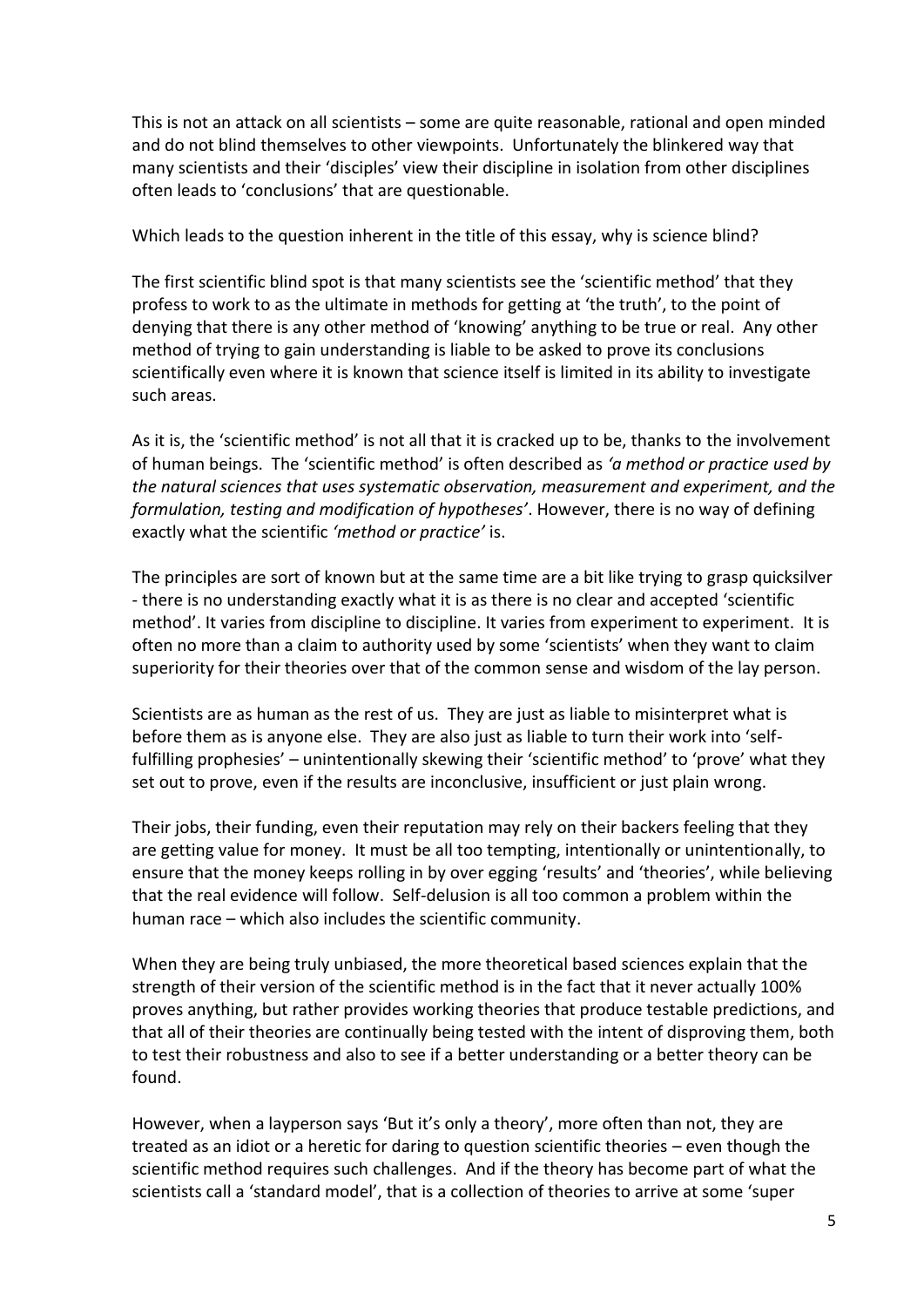theory', then the level of insults questioning your motive, intelligence and even your parentage, will go through the roof.

Even scientists will face being ostracised for daring to challenge the orthodoxy of the day. It is reported that Einstein was described by fellow scientists as a heretic when he questioned aspects of Quantum Mechanics and the developing theories around it.

In order to work, the scientific method requires physical phenomena to examine and work with that will allow much observation and testing – as it is often described, 'repeatability'. The scientific method is less efficient, or even useless, when dealing with irregular or fleeting events or subjects that defy measurement. When it comes to the very large, the very small and the subjective, science can only go so far.

The second reason that science is blind is its preconceptions and methods of visualisation.

Up until Quantum Mechanics came along modern science had become absolutely deterministic, believing in the total dominance of 'cause and effect'. However Quantum Mechanics demonstrated that Existence is not the totally mechanistic 'watch movement' that science in the nineteenth century had come to believe it to be.

The Universe is not a totally pre-programmed machine following a fixed path into the future but rather one that is based on natural laws, an element of probability and possibility and some form of universe wide instantaneous system of coordination. Advances in science are now showing that the future is not preordained.

The Universe was not 'wound up' at some point so creating a system of 'time' whereby every 'tock' has to follow the previous 'tick' and every 'tick' has to follow the previous 'tock'. Yet much that the new sciences are telling us today is still interpreted through this outdated, irrational, solely mechanistic view of the Universe.

What does not help is that science's visualisations of such things as 'time' lead to scientific theoretical error, as does the scientific community's need to provide a 'Creation story' for the whole Universe – a need which really stems from the origins of much of modern science as a branch of Western religious philosophy.

Einstein warned of the risks of setting up experiments to prove a theory, the risk being that the process of observation and the nature of the experiment may actually have a built in bias that would influence the nature of any results achieved. He was aware that in the eagerness to prove one's preconceived theories it would be all too easy to take new observational and experimental results and interpret the information in a way that would be to try to force it to 'fit'.

If the theory predicts an observation or event, one could be tempted to take any observation or event that is close in nature to that which was predicted and to seek ways to 'prove' that the new information 'confirms' one's theory – and so, in repeating this questionable line of thought, end up with a very complex theory that has few, and not necessarily linked, observations that supposedly support it.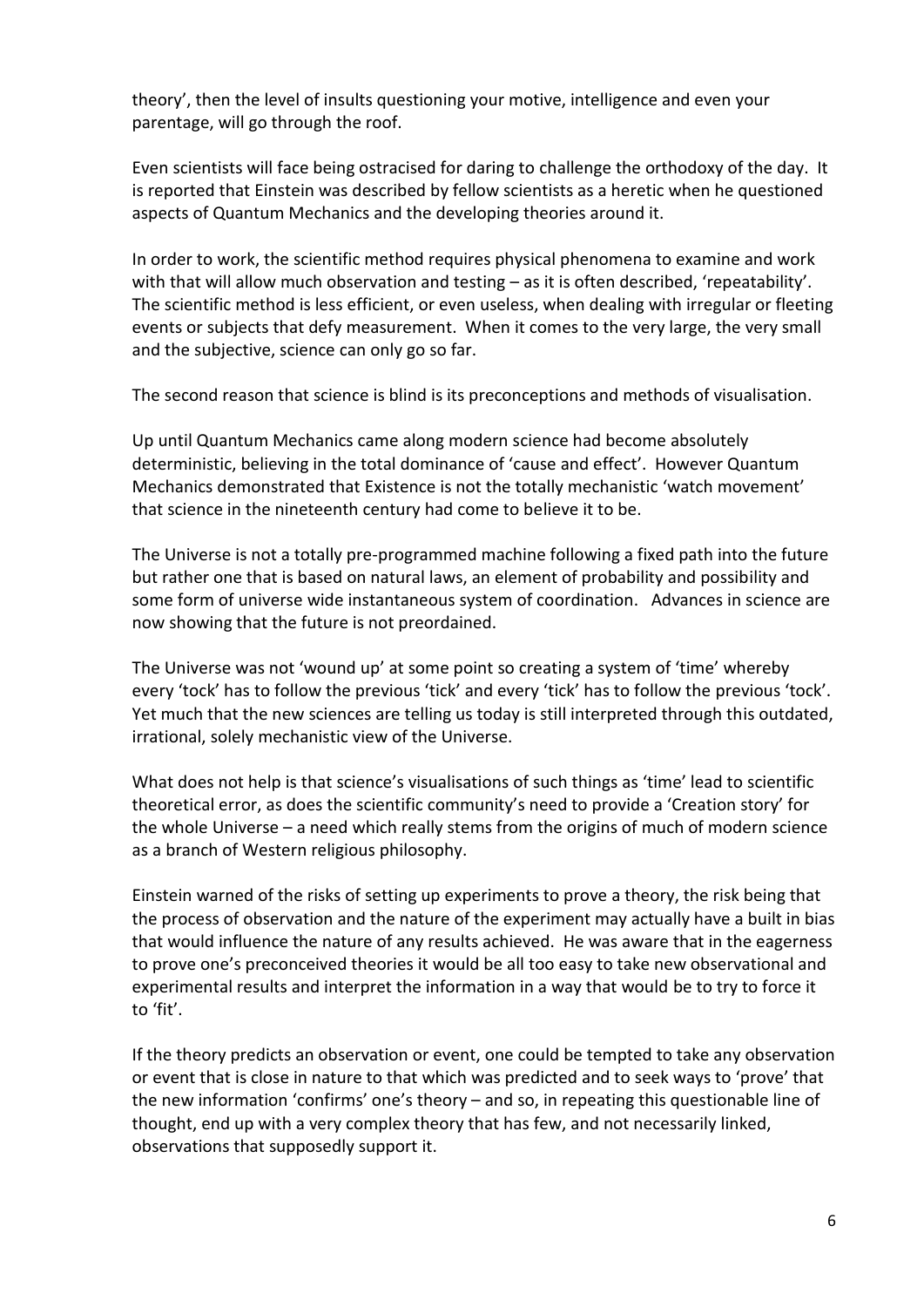Certainly from what I have read of some supposed scientific claims regards the nature of the Universe, theory is no longer being based on what can be reasonably deduced from that which the observational and experimental scientists can support through their work. Some theoretical scientists and theoretical mathematicians are getting lost in an imaginary mythical Universe of their own making – moving away from what is rational and logical.

The blind spots in the scientific method and the misunderstandings caused by science's preconceptions and its methods of visualisation have led to claims that as 'science can explain how everything came into existence' there is no need, indeed no place, for some form of consciousness (God) to be involved in the manifestation of the Cosmos.

Which leads on to the third reason why many 'scientists' are blind - their 'religious' beliefs. Despite the fact that science is neither able to prove nor deny the existence of a 'particular' deity, over the centuries many scientists have coloured their theoretical interpretation of the results of observational and experimental science according to their faith – their faith in a god, or their faith that there is no god.

In the West, prior to about 1700AD most 'scientists' were biased in favour of there being a deity, admittedly in part for fear of being locked up or killed if they took any other view. Since about 1900AD the scientific community has become heavily biased towards atheism, albeit that there is no scientific proof for such a stance. In fact the position has now so reversed that an avowed theistic belief could even debar a scientist from many academic posts.

It is becoming clear that where observation and experimentation is demonstrating that the Cosmos is not totally materialistic or mechanistic that some scientists are going out of their way to skew their descriptions of what they are addressing in order to try to avoid any suggestion of any form of 'consciousness' being involved. They appear fearful of opening the door to giving succour to the many religions that believe in some form of 'higher state of consciousness'.

The position for many in the scientific and academic worlds has become one of anything that science cannot examine, dissect, measure, experiment on, etcetera does not exist as far as they are concerned – even the concept of 'wisdom' is given little or no credence.

Fortunately there are still some scientists who are willing to own up to the limitations of the scientific method and admit that there exist such things as un-provable truths. Many scientists even recognise that the implications of some scientific observations and the like are leading us into 'the study of being', the metaphysic's arena of philosophy, and so believe that methods other than the scientific method may be better able to progress humanity to a higher level of understanding – especially when it comes to the understanding of how 'consciousness' fits with the scientific mechanistic view.

### **Tricks that Scientists Use**

Just how much can we trust when being told that science is telling us this or that? Just how much of what we are being told is 'fact' actually is fact and how much is speculation and opinion? Science fiction and fantasy writers and film makers can construct whole imagined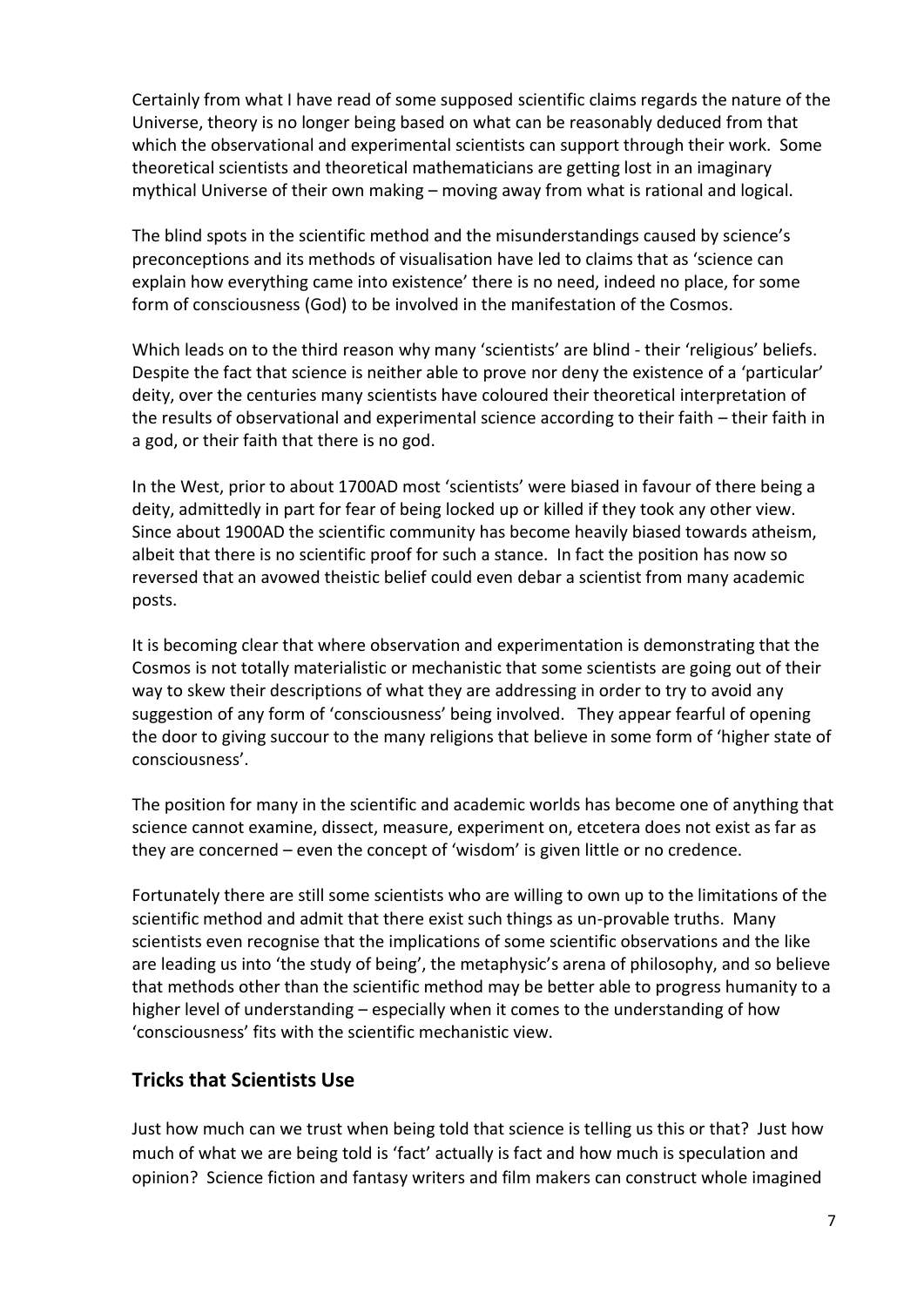universes that are logical within their context. Scientists have also 'constructed' in their minds a theoretical universe based on limited observation and experimentation – that is mainly supported by the imagination of various scientists and mathematicians. And just like story tellers and film makers they use tricks to make their theories appear more real. They use 'computer enhanced images', 'artist impressions' and 'computer programs to enable raw data to be presented to the user interface'

And when it comes to science not being able to tie something down, science is all too happy to alter the 'rules'. For instance:

#### **The standardisation of the speed of light.**

The speed of light had been measured by scientists in 1926 as being 299,796,000 metres per second to an accuracy of plus or minus 4,000 metres. This came down to 299,792,456.2 metres per second to an accuracy of plus or minus 1.1 metres in 1972. A fairly accurate figure, but still with a degree of inaccuracy.

Apparently the latest experimental measurements of the speed of light are 299792457.4 meters per second to an accuracy of plus or minus 1.1 meters as measured by the US National Bureau of Standards AND 299792459 meters per second to an accuracy of plus or minus 0.8 meters as measured by The British National Physical Laboratory.

It would appear that scientists got fed up with their 'constant' for the speed of light being so 'vague' and have now decided that the speed of light should be set as an 'accurate' whole figure of 299,792,458 metres a second. This figure was adopted at the General Conference of Weights and Measures, on the 21<sup>st</sup> Oct 1983.

The trick was that in order to get this 'accurate' whole figure 'constant' they had to alter the length of a metre!

In 1793 the metre was set as being one ten-millionth of the distance from the equator to the North Pole. In 1799, it was set by reference to a physical prototype metre bar. In 1960, the metre was reset as being equivalent to a certain number of wavelengths of a certain emission line of krypton-86.

And then in 1983, also at the 17th General Conference on Weights and Measures, the length of one metre was set as being the distance that light travels in 1/299,792,458th of a second.

See what they have done!!

**The speed of light is measured using the length of the metre and the length of the metre is measured using the speed of light.**

This is a nonsensicality.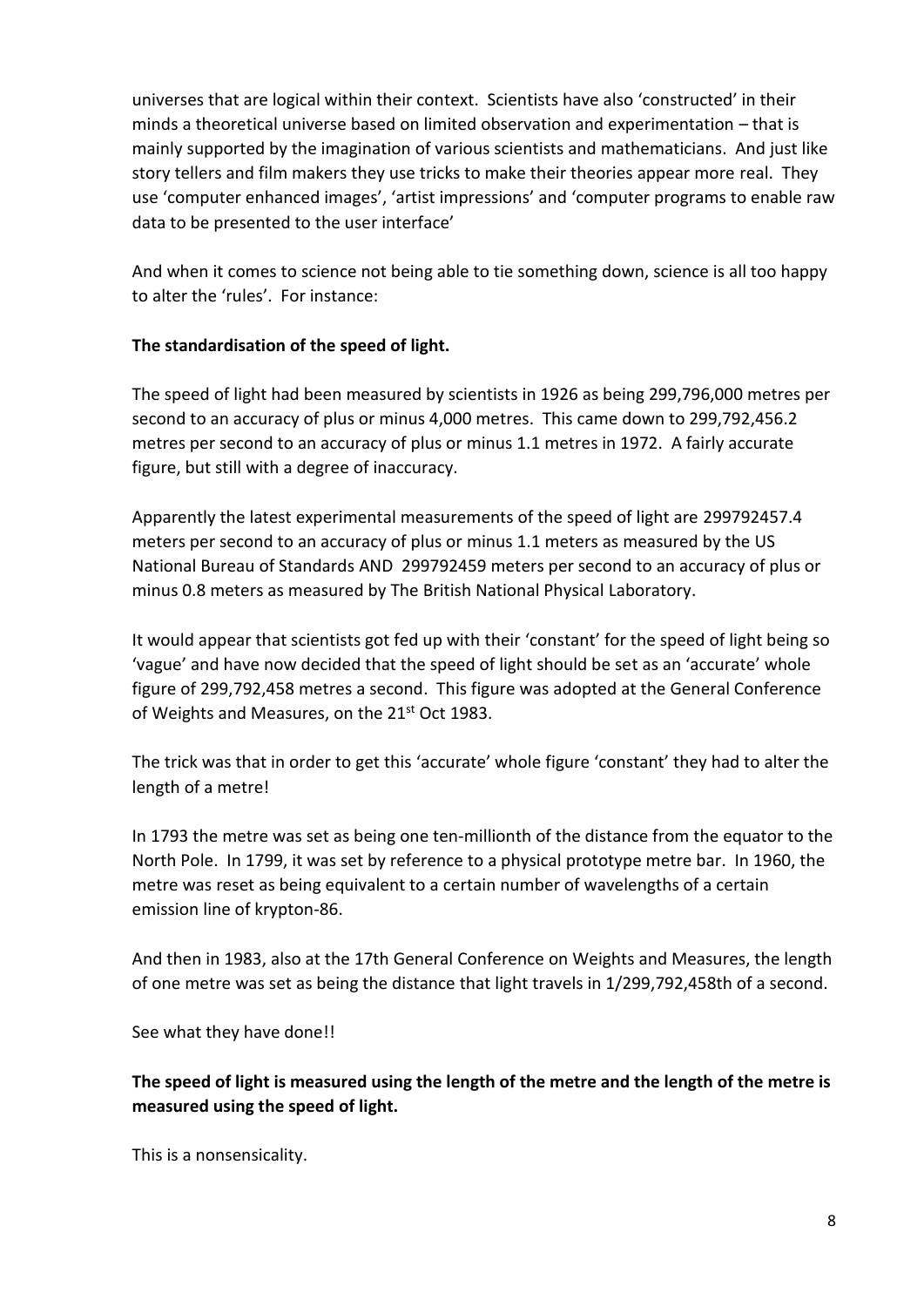Basically, by definition, even if the speed of light is measured more accurately at some time in the future, it cannot be perceived as being more accurate because the method of measurement, the metre, will be altered by any new observation of the speed of light. Likewise, even if it is discovered that in deep space, between galaxies, that light travels at a different speed than light in the vicinity of stars as a result of the differences in gravity, it will not be possible to measure such difference in speed in that the length of the metre in the same area of deep space would alter to stay in sync with the distance light travels in 1/299,792,458th of a second in that area of deep space.

The calculations will always show the speed of light as being the same when measured in metres. If the distance travelled by light in one second was found to have increased by 10% then the length of a metre would, by its definition, have to also be increased by 10%!

Regards the speed of light, we have three aspects to consider.

1. The human construct of a fixed distance between two points defined as one metre. This is, or ought to be, unalterable. Once settled on, the metre should be a measurement that will not alter wherever it is in the Cosmos. This human construct states that the distance of one metre is a constant and may be seen as a particular spatial similarity between two points placed in exactly the same position relative to each and that such will provide the identical standard of one metre anywhere in the Cosmos. But now the length of the metre, the only accurate measurement regards the speed of light that we had, has been altered from the physical standard held in some vault in France, to that of the distance that light travels in 1/299,792,458th of a second.

2. There is the period of one second, being approximately  $1/86,400$ <sup>th</sup> of a day. This measurement is only approximate in so far as there are variations in the rate at which the planet turns on its axis etcetera so affecting the time period of each individual day. Again, for accuracy, the second has been standardised by way of the atomic clock. Even so, this standardisation is variable, for all clocks and means of measuring 'time' are apparently affected by motion and/or gravity. This does not necessarily mean that 'time' is altered by motion or gravity – only that our method of measuring it is affected.

3. And then there is the distance in metres that light travels in one second. As stated, despite never achieving total accuracy, the speed of light has 'officially' been set at an exact figure of 299,792,458 metres per second. It is to be noted that this is outside of the plus or minus 1.1 metres range as set in 1972.

To use distance to define the speed of light and to use the speed of light to define the method of measuring distance is a nonsensical circular process.

The following are figures that highlight the problem: At present one metre equals approximately 1.0936 yards.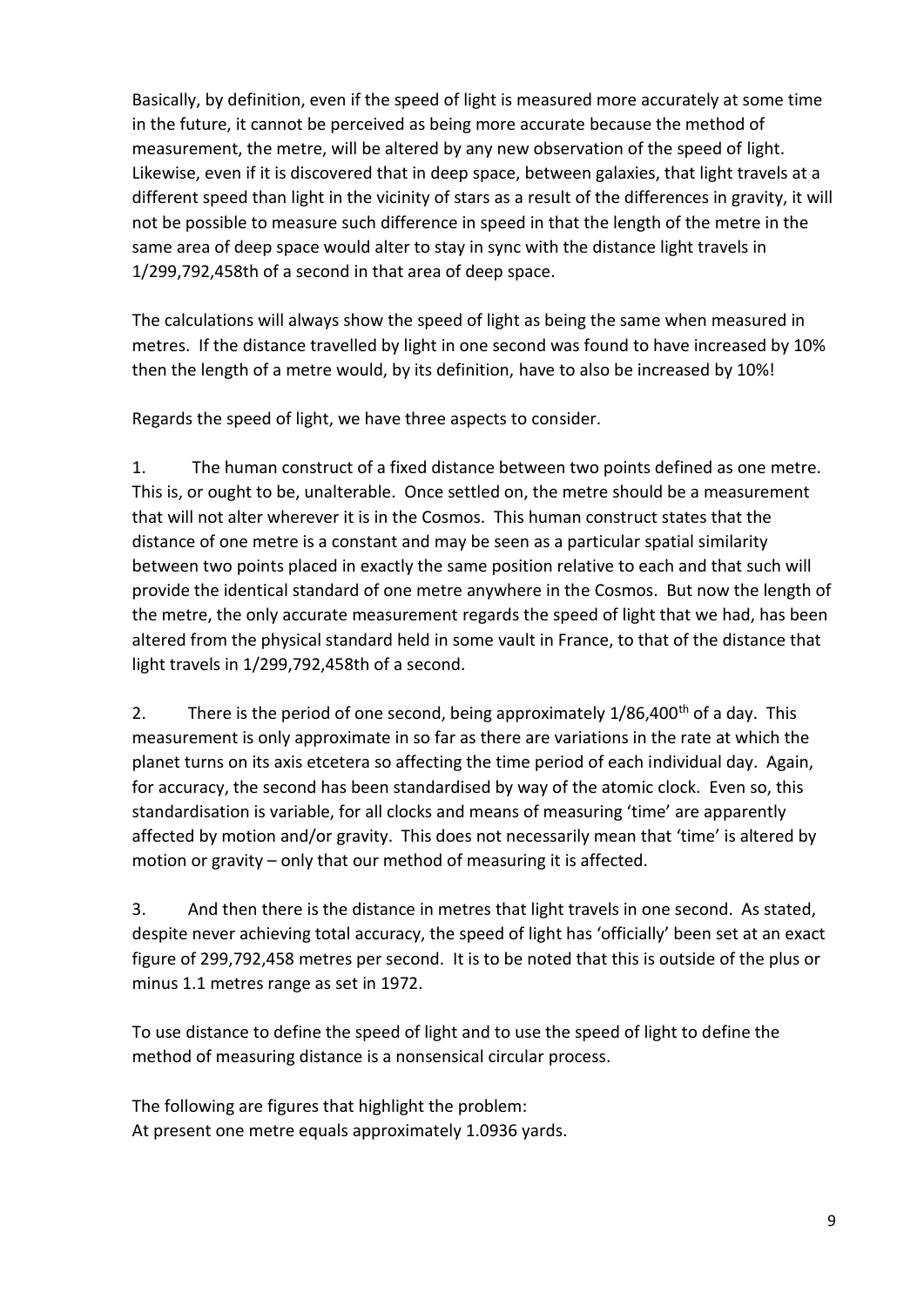So according to the scientific establishment the distance travelled by light in one second is exactly 299,794,458 metres or approximately 327,859,206 yards

By definition, one metre is now the distance travelled by light in 1/299,794,458th of a second.

Imagine that due to some colossal error in the past that it is found that measurements are wrong and light travels twice as far in one second than had originally been thought.

By definition, one metre is still the distance travelled by light in 1/299,794,458th of a second so despite it being discovered that light is traveling twice as fast, by using the metre as defined by the speed of light to measure the speed of light itself, light will still be shown as travelling at 299,794,458 metres per second.

So how will any scientist be able to prove that there is an error in the speed of light?

The scientist will have to resort to measuring the speed of light in yards, for in yards it will be possible to point out that light is now travelling at a rate of approximately 655,718,412 yards per second as against the original figure of approximately 327,659,205 yards per second.

And that would result in 1 metre being equal to approximately 2.1872 yards – double the 1.0936 yards that it is now.

Although it is unlikely that such a vast error will be found, it is beyond belief that there will be no improvement regards measuring the speed of light, or need to redefine the definition of the period of a 'second'. It was the length of a 'metre' that was the only accurate 'constant'. Now the scientists and mathematicians have taken this away in order to maintain their claim that the speed of light is a fixed 'constant'.

This is but one example of how scientists 'get around' some of the problems that their ideas are facing. Ignore what is obvious, change the rules of logic, be 'creative' with mathematics – all these are ways scientists overcome what may prove inconvenient to their theories. Such methods may at times produce results that work in real life, but this does not mean that they have got their science right – especially where they ignore principles laid down by Occam's razor.

# **The Broken Cup**

Take a cup and break it with a hammer and you will end up with a number of different pieces, some of which will be recognisable as bits of handle, bits of rim, side bits and bits of the base of the cup. Repeat this with a number of other cups and one might begin to see a pattern of similar shaped shards occurring in such destruction.

Hit a cup repeatedly with a big sledge hammer and one will be left with grains, some of which will be of glaze of different colours and the rest will be grains of the fired clay that was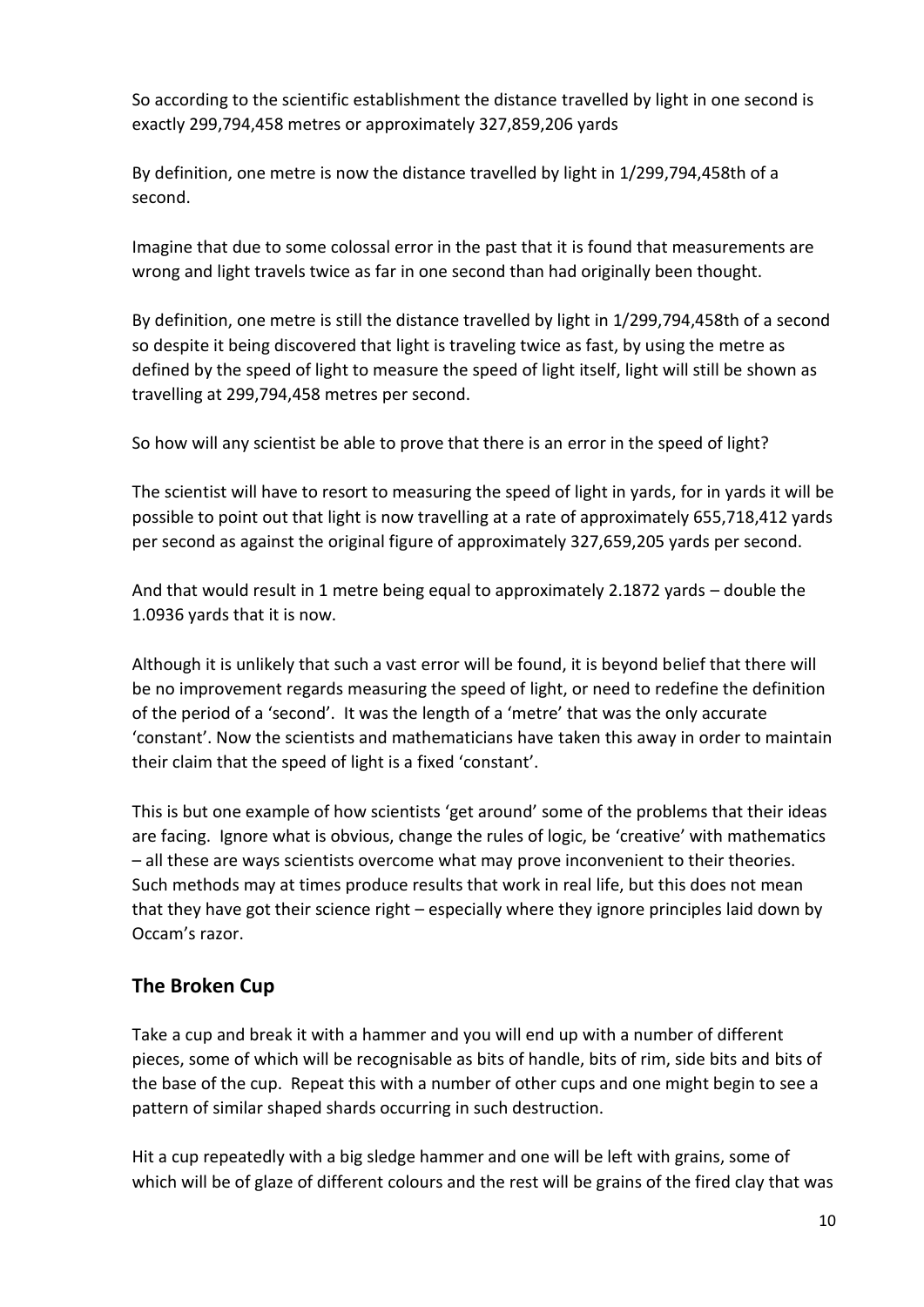used to make the cup. Without knowledge of where the grains had come from it would be difficult to identify these bits as being part of a cup. One would have so 'dismantled' the cup that all one would be left with would be a pile of dust.

Do the same but with a cup and a saucer at the same time and it would not be possible to identify whether the grains of pottery came from the cup or the saucer, let alone what pattern decorated the surface of each.

With some cups, in the process of pulverising them, a spark will be seen as the hammer hits the bits of cup. This is in no way informative about the nature of the cup. It is just something that happens when you smash some things to bits with a big hammer. The spark is not an 'ingredient' that went to make up the cup. It is the result of the interaction of the cup and the hammer.

From such 'dismantled' remains of a cup one cannot learn about the shape or purpose of the cup.

Smashing sub-atomic particles to pieces may produce some discernible 'pieces' of that which is being broken apart, but at a point all that the scientist will be left with is 'dust'.

Other than for the creation of energy there is little purpose in destruction, and even then the 'cost' of such destruction often outweighs the value of the energy produced.

The scientific way ought to be observation, experimentation and engineering – so building from what nature has presented us with. Destruction generally leads to environmental and other problems.

We need to have a care as to what we take from nature and how we use it. As Seneca said, there is much that has been hidden from us by Mother Nature for our own good. Better to be the potter who takes what nature provides and turns it into something useful, rather than to try to force Mother Nature to divulge all of her secrets.

Our dependence on oil, coal, gas and wood to burn is a major problem. Our scientists ought to be looking to engineer energy from water, air and solar power. Nuclear power may eventually have a use for space travel, but its use on Planet Earth is only building up troubles for the future. If ever mankind has to leave this planet it will be a shame if earlier generations have used up the only really useful fuels for space travel.

Science as an end in itself is dangerous. Science needs practical purpose, with limitations that prevent it trying to usurp Mother Nature's role of managing the planet. Just because mankind can do something, does not mean that mankind ought to do it. For example, as the world population grows there needs to be controls, yet there are risks in many of the methods of control that mankind chooses to use – the risk of fatal damage to the gene pool, or damage to the immune system. A simple snip is probably the best answer.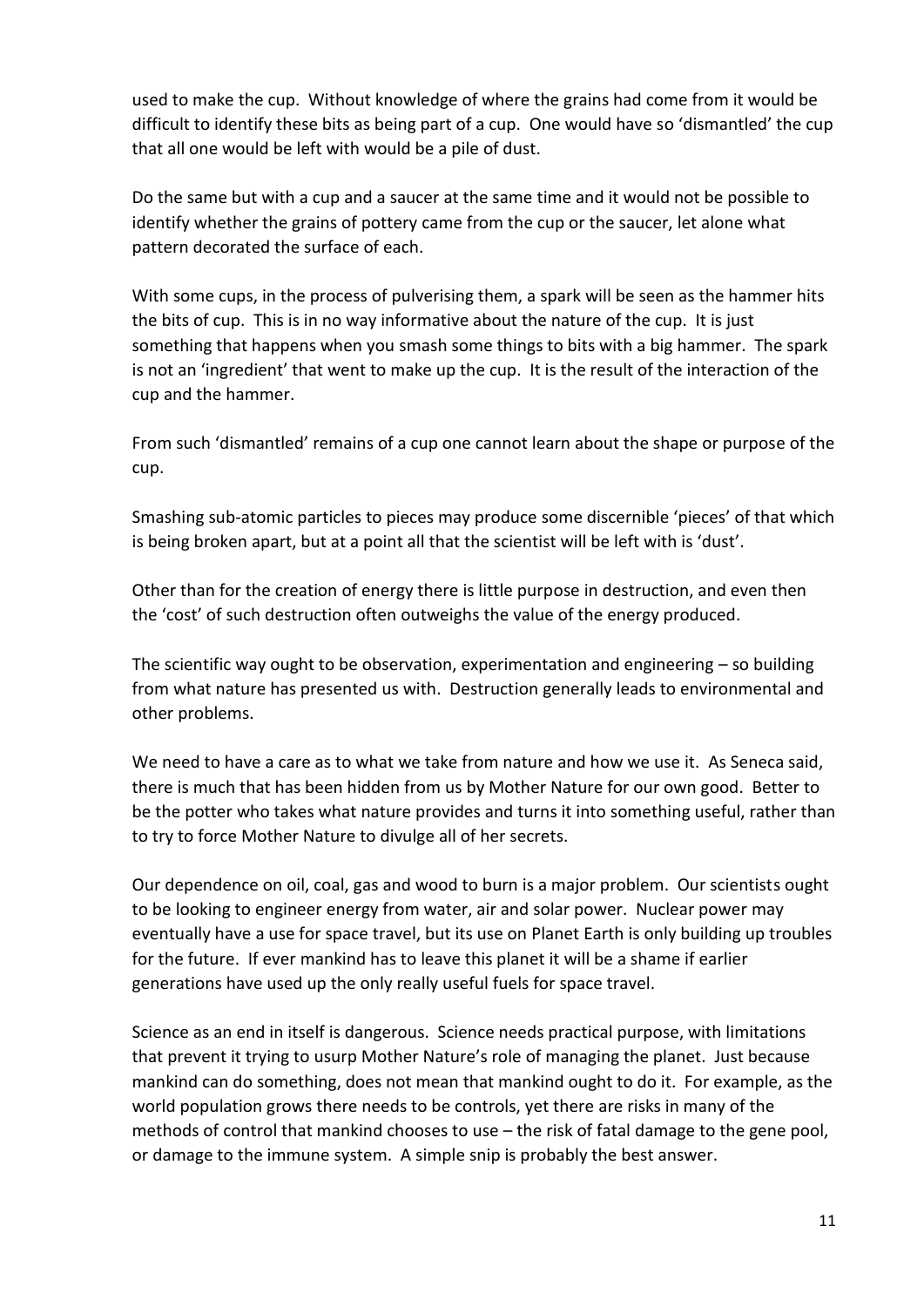However, if controls are not put in place, the population will in time need to be culled, and who if anyone would any of us trust to carry out the cull. So maybe science ought not to be trying to overcome every method that Mother Nature uses to control our numbers at present.

Death for an individual and their friends and family may be tragic, but for the species it is a blessing.

Life of itself is not 'sacred'.

But now I am wandering off the subject  $-$  or am I.

The scientists may be very clever, but are they wise? Do they really understand what they are observing? Is it necessary to follow every line of enquiry? Is it not better to let Mother Nature manage the planet – something she has been doing successfully for millions of years – rather than for man to tinker and risk a disaster?

In our delving into the sub-atomic world trying to smash matter and particles to bits in order to try to create particles that have supposedly not existed since the mythical Big Bang are we not risking starting some unknown chain reaction that may destroy our planet?

The scientist cannot say there is no risk for they do not know what they will find, or what the effects of their experiments will be.

### **The Speed of Light**

Some speculation.

What is the fastest anything can travel?

The quandary is that in talking of speed one is into the question of 'time'. But time of its own does not exist. So take a step back and consider the subject as an example of change.

Possibly nothing in the material Existence we experience can move faster than the speed of light, or similar particles, because there is a limit to the rate at which 'events' can change. Could it be that light travels at the speed it does because the flow of change is unable to alter the manifestation of the Cosmos at a faster rate? The 'distance' travelled in any given 'moment' would not be the limiting factor – this will depend on all sorts of factors such as gravity, systems of movement, etc. The limiting factor would be the rate at which change can be achieved – the rate at which the Cosmos changes from the Now into a new Now. The rate at which the Present becomes the Past.

For the purposes of conceptualisation, we are not taking about a 'flicker book' whereby one page after the other is flicked over to give the impression of movement, but more probably we are looking at a 'stream' where there is a constant smooth movement/flow of change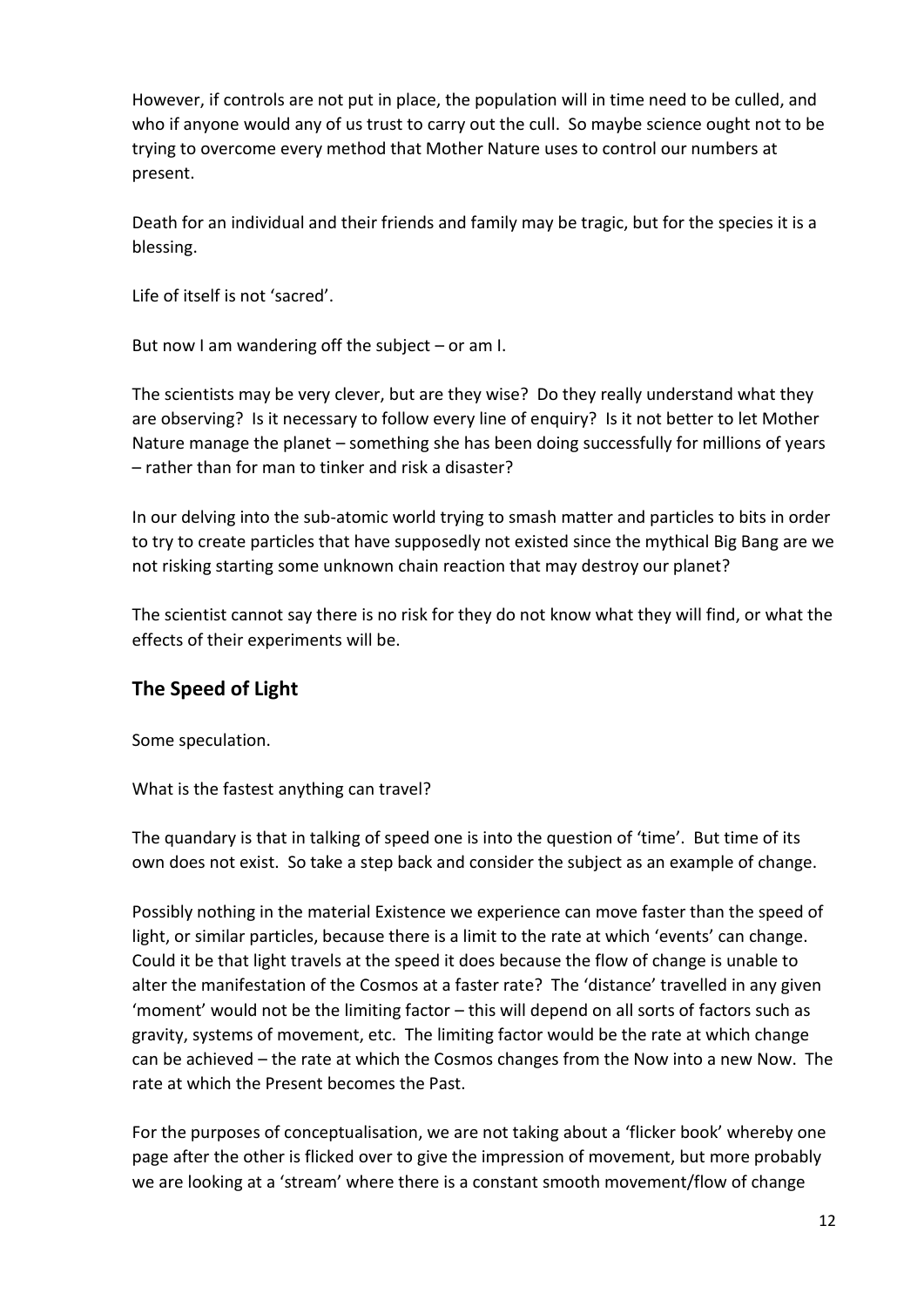without there being the equivalent of a 'still frame' that the 'film' can be stopped at and examined. The Present is not a 'knife edge' between Past and Future. The Present is not an ever changing series of 'events'. It is a flow.

The Present is an on-going happening, and nothing can happen faster than the overall happening.

At least that is when it comes to the material Cosmos. What the rules are for the 'stagehands' at the level of that which helps the Cosmos to manifest is a whole different question. In the world of quantum science, or sciences yet to be discovered, a whole different ballgame may prevail.

### **The Everlasting Broom**

Scientists have used the 2nd law of thermodynamics to argue that the Cosmos will die.

It is apparently true that left to its own devices, matter tends to degrade into the simplest form. Through the effect of wind and rain, hot and cold, a mountain will erode into nothing but dust.

However the popular belief that this applies to everything and that entropy will always win out over organisation is flawed. The belief in a mechanistic universe, operating like an unthinking windup toy that will eventually run-down and stop is irrational.

After all, such a simple object as a broom may remain functional and last for ever! True one may have to replace the head of the broom on numerous occasions. One may also have to replace the handle on numerous occasions. But at all stages throughout its existence one always has a broom.

Who would ever have thought that such a silly joke would have something profound to say about the nature of the Cosmos?

Left to its own devices, stuck in a corner of a shed a broom will rot and disintegrate and be lost to Existence. However provided someone cares for the broom, repairing it and replacing parts as and when needed, the broom can last for ever.

A human being lives as long as they do because individual cells within their body die and are replaced with new ones. Parts die and are replaced but the whole continues. At a point the information being passed on by cells to the new cells builds up a level of 'error in data' that affects aspects of the 'individual' and so the whole person dies. But within the lifetime of some individuals some of their cells will have been renewed and reprogrammed through the birth of children, and so life continues. Through death and renewal the cooperative cells that make up the human species continue to survive. Their combined 'consciousness' is maintained.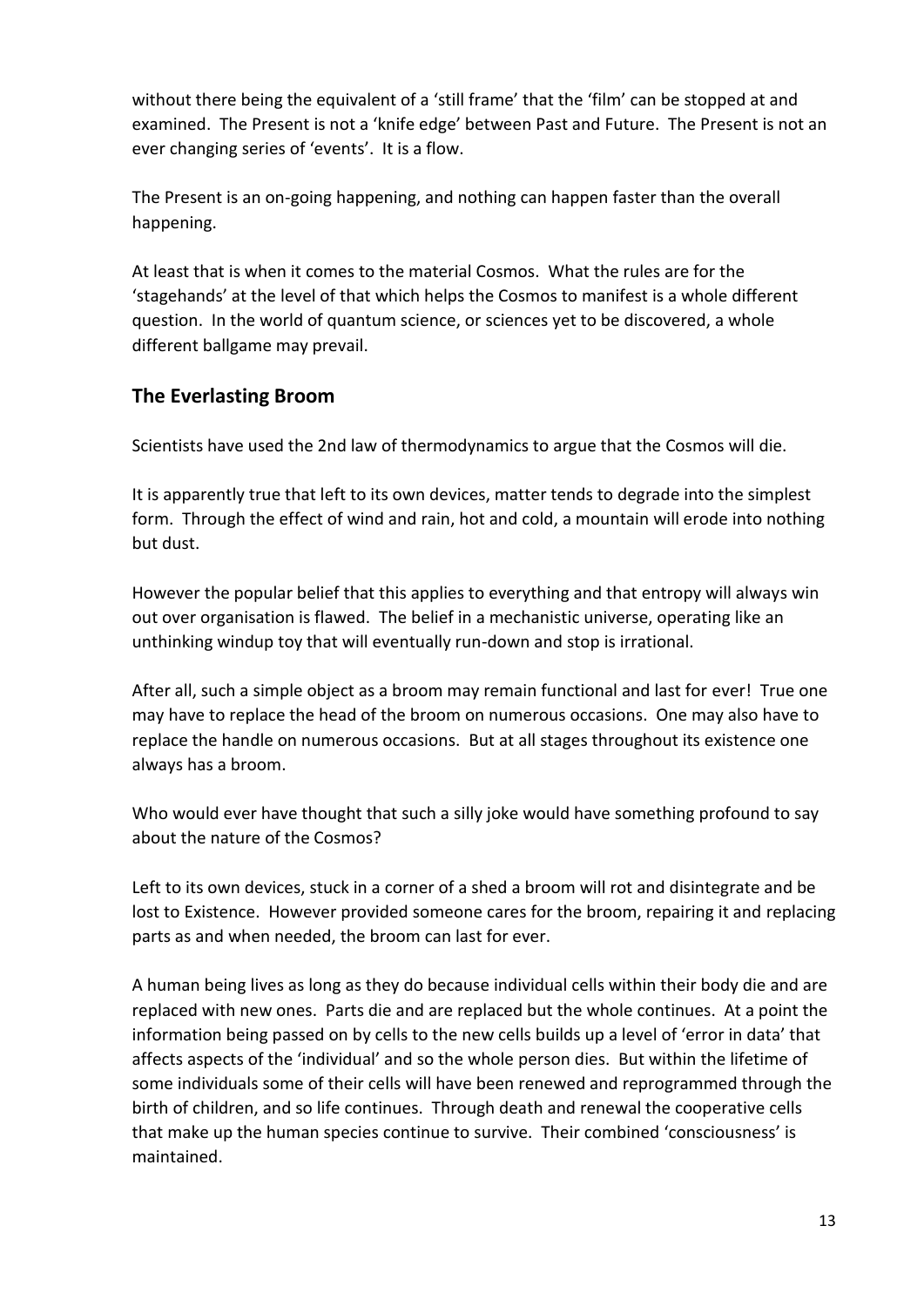So when it comes to the whole Cosmos why should things be different?

Galaxies crash into each other and there is destruction. Stars die and blow up forming vast clouds of star dust. These clouds bring fresh matter to other star systems, mix with other clouds of star dust, and eventually form into new stars and galactic bodies. The Cosmos is self-renewing.

While there are laws that say organisation will tend to move towards decay, science has shown that there are also laws that lead towards organisation.

What the first law of thermodynamics shows is that without constant input to counter the ravages of change nothing complex can survive. The fact that so many complex systems not only survive, but have evolved to survive through death and renewal demonstrates that there is an organising principle at work – that which the scientists only glimpse through the laws of science and nature that they have discovered.

With the laws that state that energy cannot be created or destroyed the scientists also state that the Cosmos as a whole cannot be destroyed or created – it can only evolve and change. The cycle of life and death applies to all within the Cosmos, but not to the Cosmos itself.

By the scientists own findings the Cosmos cannot be created, nor can it die. So it is strange that they talk of it being created and talk about its demise.

Their problem is that they are unable to bring themselves to accept that the Cosmos is not a machine, but is a living Oneness – in Stoic terms, it is the body of God.

# **Dark Matter and Dark Energy**

#### **Some speculation.**

Scientists talk of 'dark matter' because their theories do not account for much that they observe, and they have calculated that the 'mass' of the Universe must be greater than that which their observations suggest.

The first question has to be, are their observations correct? The second is, are their calculations correct? But allowing for the possibility that they are correct to some degree, what is causing the effects they say are happening?

Looking at the scientists' attempts to describe what they are 'seeing' (or rather what they are not seeing) and their descriptions of the effects that lead them into believing in what they call 'dark matter' and 'dark energy', there could be simple explanations as to what is going on.

1. Science talks of 'waves of possibility' that manifest as 'particles' when observed. It also talks of 'particles popping in and out of existence'. And we are told of the strange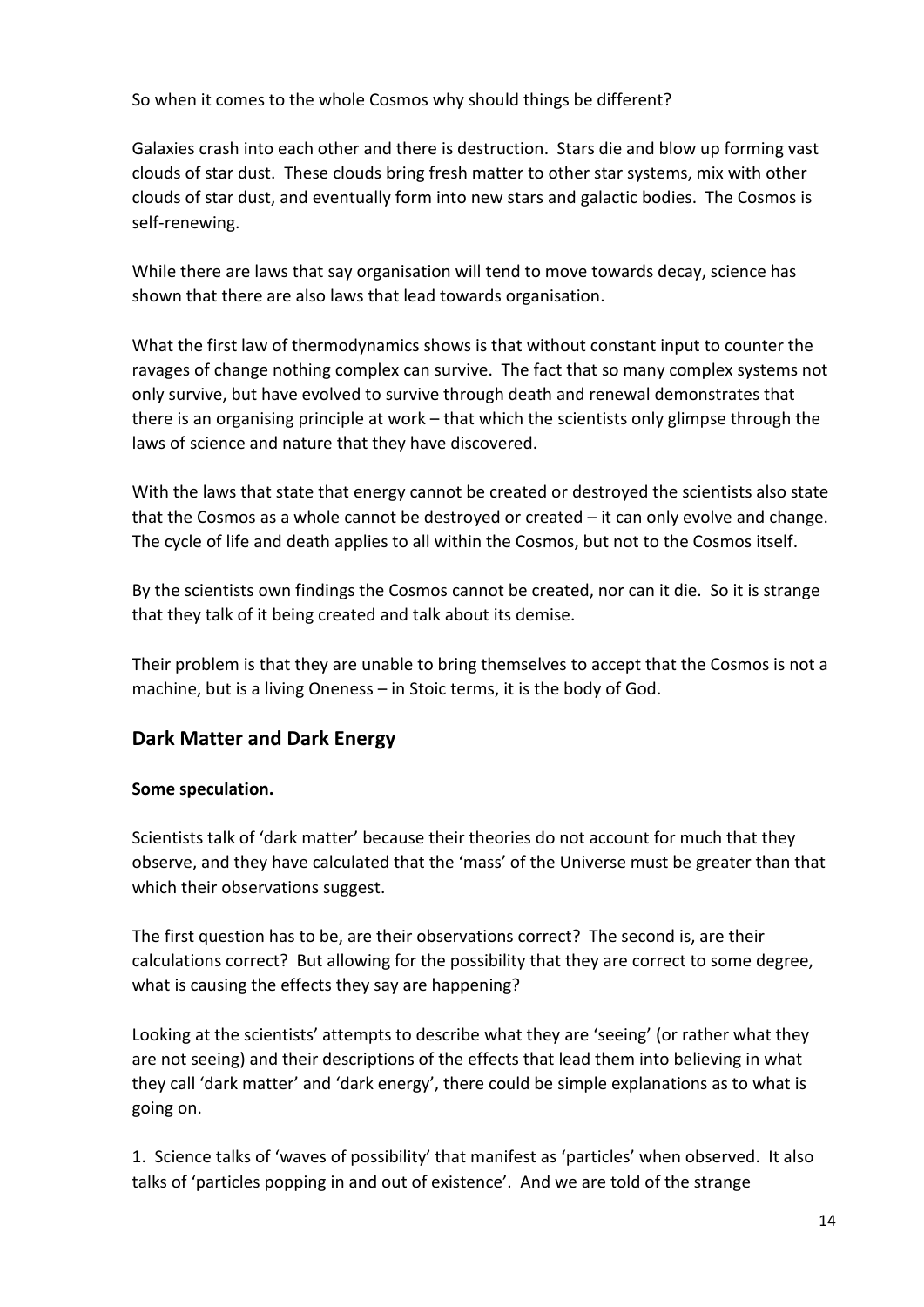gravitational effects affecting whole galactic bodies that cannot be explained by the 'known masses' of the galactic bodies involved.

Looking at the Cosmos as something akin to a three dimensional hologram where every point in Space is active and ready to manifest whatever is liable to happen, one is left with the potential for matter etcetera to come into existence at any point within space – so increasing the 'activity' in the locality where there is a probability of the need to manifest matter as it moves.

So, on top of the 'matter' that 'exists' in the Experiential Moment, there will also be an element of 'matter' Existing as a 'shadow with mass' as it comes into and out of 'focus' within Existence as the Cosmos prepares itself for the ongoing flow of change. This would possibly explain why science is seeing what appears to be an unseen gravitational effect when looking out at the stars. Not only is there the mass of the particles that are manifested, but there is also an additional mass of the 'waves of possibility' preparing to manifest the changes to particles etcetera.

Just as a screen on a computer has a potential for a picture to be shown, even when the picture is not being shown the screen is needing energy just to stay active and at the ready. So it should come as no surprise if there is an unseen element of energy needed in order for the Cosmos to exist as it does – a different sort of energy to what is known as being directly associated with matter and forces etcetera. An energy that is not technically part of Existence, rather energy that is part of the 'domain' that causes Existence to exist.

2. There is a further area within 'Existence' that could be producing some of the effects – an area that science is unable to observe at this time. If the expansion of the Universe is not the result of an 'explosion' from a singularity, but is caused by a Cosmic weather system, the extra 'dark' energy may in part be due to a Cosmic weather pattern that is affecting the area of space that we know of as the Universe. Science is only able to observe the processes within the area they call the observable Universe and which they claim is expanding. They are unable to consider any effects that may happen as a result of the 'volume' into which the Universe is expanding. Nor are they able to comment on the 'energy' that such Cosmic weather systems may impart to the Universe.

3. Some of the discrepancy between the observed Universe and the theoretical Universe may be that they are not considering the effect of 'consciousness' as an aspect of the manifestation of the Cosmos as we see it. The effect of the Stoic 'organising principle' on that which is being observed is something that needs to be considered. This could explain some of the differences between the observations and the solely mechanistic theories as to how the Cosmos is put together.

So to look at the matters slightly differently:

There needs to be consideration of the 'stagehands' that help manifest Existence. When it comes to a play, the stage may seem large, but it occupies only a small part of that which is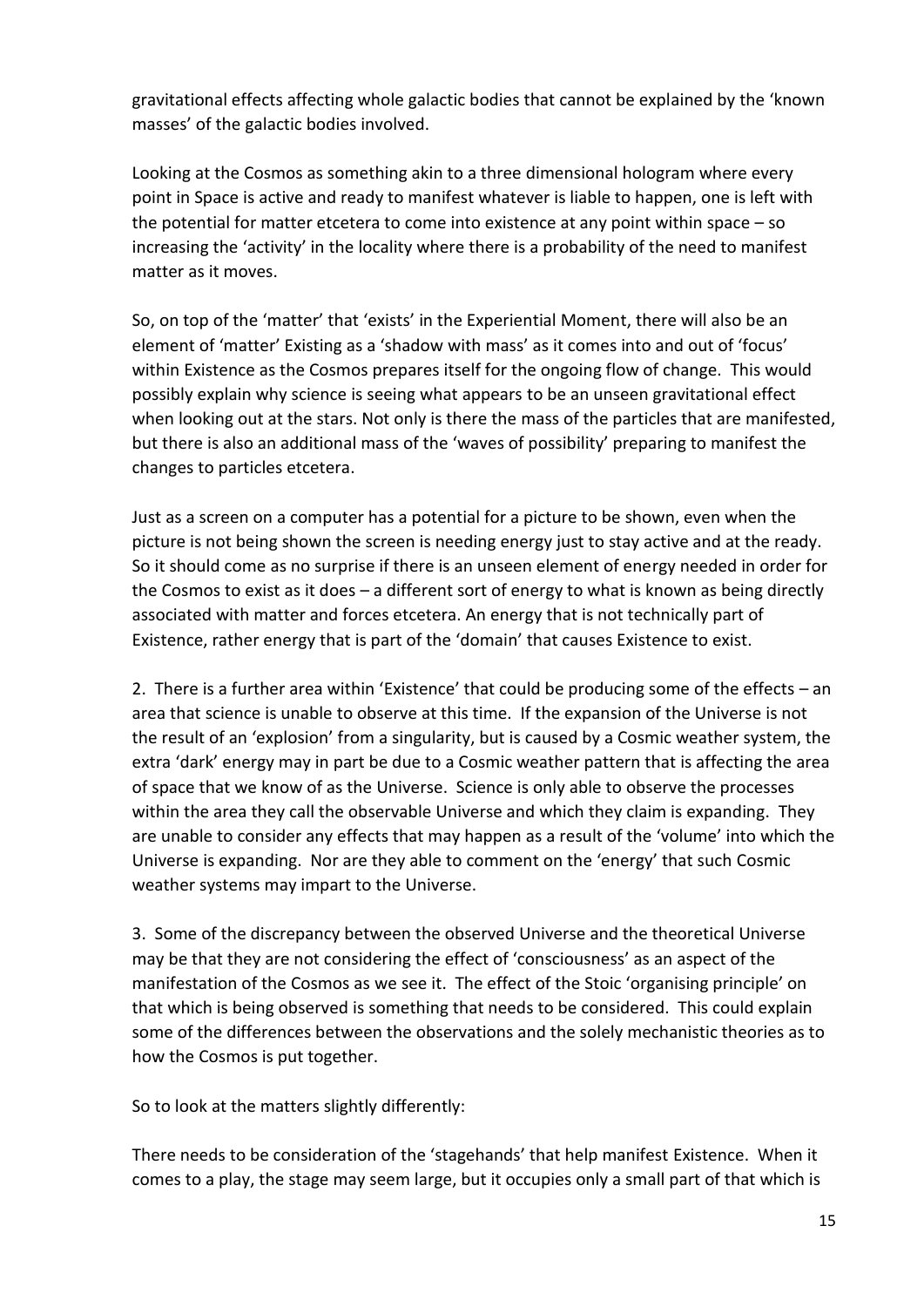needed to put on the play. There is the area behind the scenery, the area above the stage where backdrops for future scenes and the like are ready to come into play, the wings where actors are waiting to come onto the stage together with scene changers. There are the changing rooms, the store rooms, the lighting cubicles, the work rooms, office space, etcetera.

So much that is not seen as part of the stage on which the play is acted out, but that is needed behind the scenes in order for the play to happen. While on stage, the actors only experience about twenty per cent of what is needed for them to perform. There is so much more than just their costumes and the scenery needed for them to be able to perfect their roles.

So why is it surprising that what mankind is observing through our sciences does not explain all that is happening in the Cosmos? We 'peek behind the curtains' and see a world of subatomic particles etcetera, some of which appear to make sense, while much acts in ways we cannot understand. Unless we acknowledge the existence of the 'Playwright' much of what we see, and much of what we do not see, will never make sense.

What effect does the 'behind scenes' have on the 'play'? The speed with which light travels (or any other very fast particle) may be restricted because the 'stagehands' can't work any faster. The 'dark matter', as scientists see it, may in fact affect light as it travels over distances so causing a 'red shift' effect that may be misinterpreted as the source of the light moving away from us so leading to a belief in an expanding universe. The work of the 'back stage workers' may cause a 'background noise' to seep onto the 'stage' that may be seen as background radiation that may be interpreted as evidence of some fictional point of 'Creation' being brought about by an imagined explosion (the Big Bang) – all simple ideas that would pass the Occam's razor test.

### **On 'The Big Rumble' – a Mental Exercise**

Let us first consider some Standard Model myths.

The Big Bang Theory reflects an interpretation of other theories - Einstein's theories and the theory of an expanding Universe, etcetera. Apparently, mathematically, Einstein's theories predict that the shape of the Universe is one of nine shapes. One of the simplest is the sphere. Added to this, when it was observed that the majority of galactic bodies around us appear to be moving away from our galaxy so suggesting that the Universe is expanding, it was theorised that by tracing back the past progress of the expansion one came to a single point – now known as 'the singularity'. This was achieved yet again by assuming a simple geometric path of expansion – that is that the expansion was effectively in straight lines, and it was from this that much of the scientific dogma of today stems.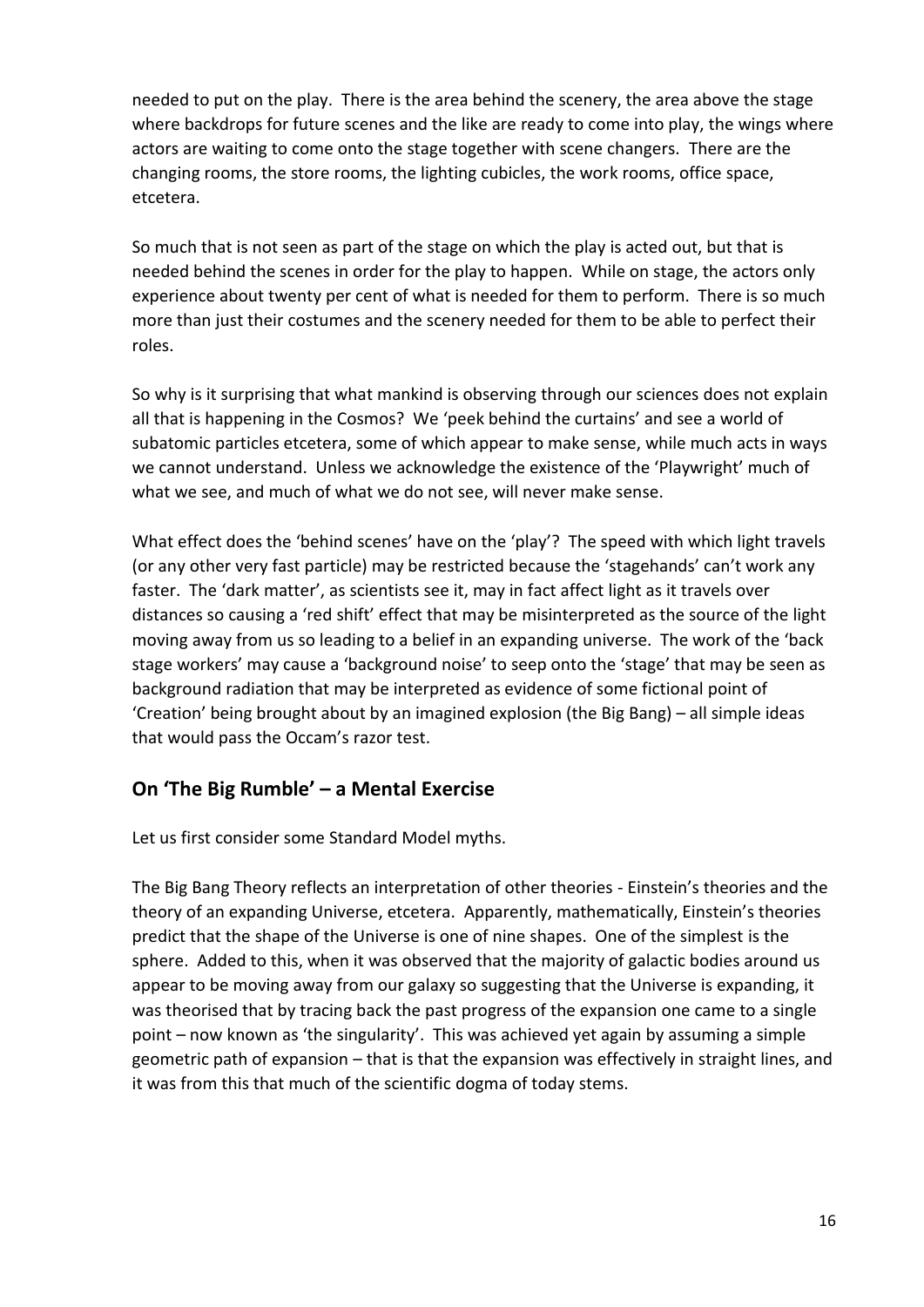

So, in its simplest form, the Big Bang Theory suggests that, starting from 'a point' the universe expanded out in all directions, and so its shape is a sphere of ever increasing size – a bubble.

By making an alternative yet reasonable assumption a different concept as to the overall nature of the Universe can be arrived at, and that is that the expansion is in arcs from a restricted space into a more open space. (This was suggested by some scientific observations back in the 1980's.)



And so a whole new theoretical model can be imagined. For instance, the Universe could be in the shape of a torus – that is, it is like a doughnut with a hole in the middle. The torus is one of the nine possible shapes of the Universe predicted by Einstein's theories.

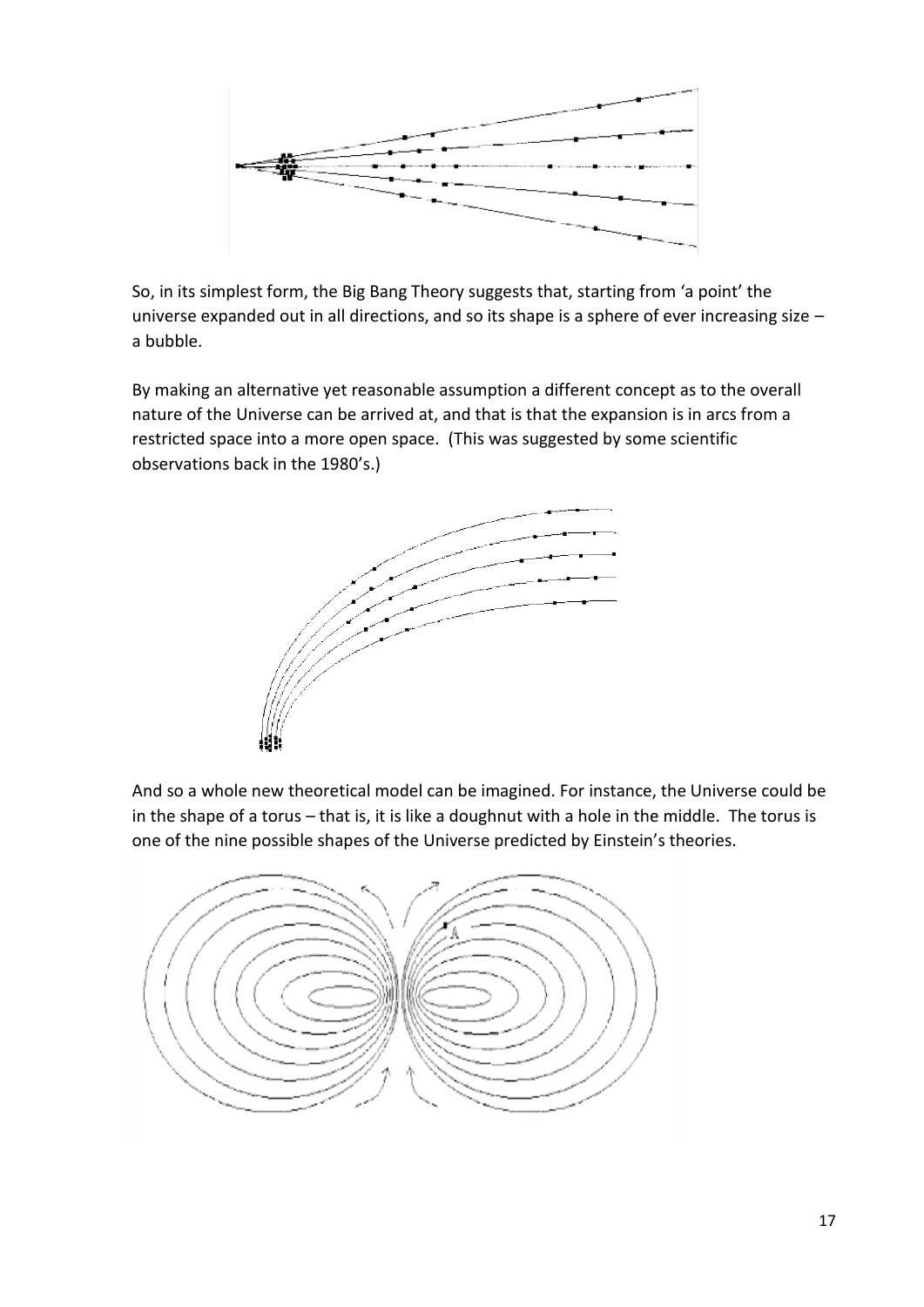The hole in the middle of the 'doughnut' would be the Eye of the Universe. The expansion of the Universe out from the 'Eye of the Universe' would come about from vast amounts of energy/matter being spewed out from the restricted area of space in the centre into a less restricted area of space – as such it would expand out in arcs.

So we have it. A vast whirlpool in space on the other side of the 'Eye of the Universe' sucking in all that is around it, and what comes out of our side expands out again in a mirror image of the whirlpool and everything then spirals around the torus eventually re-enter the whirlpool. Gravity and other forces counterbalance each other to create a spiralling flow of all the galactic bodies, which on a cyclical basis pass through the Eye of the Universe.

The total breakdown of all matter etcetera into its constituent parts due to gravitational forces as it passes through the Eye seems to fit most present scientific theories as to the growth described in the Standard Model of the Universe.

By passing through the 'Eye of the Universe' this model of the Universe has it being created out of its own self-destruction – it does not magically appear out of nothing. Based on the present interpretation of available evidence, all that exists within the influence of the torus Universe completes its cycle of the Universe, and it 'dies' when it passes into the Eye, only to be 'reborn' on the other side. Most of the studies of the Big Bang still apply – they describe the rebirth.

This Torus Universe theory takes the 'Big Bang' to being a 'Big Rumble', for there would not be a single momentary 'explosion'. The Universe would be continually recreated on this side of the Eye of the Universe. What the scientists describe as happening in a flash, could be a 'stream' that is still going on today. We just happen to be too far away to see it. The Torus Universe would be far larger than the Bubble Universe envisaged in the Big Bang Theory. Our Galaxy would probably still be less than a quarter of the way round the torus from the centre.

There is no need for a one off 'creation' or for the Universe to die in some way or other –in this model, the Universe is self-rejuvenating. The Torus Universe is eternal. There is no Creation moment – only the evolutionary creation of individual bodies within the Universe.

This continuous creation also explains the concept that the rate of expansion of the Universe is accelerating – our area of the Universe is not just expanding into the space around us, it is being pushed forward by the Big Rumble behind us as yet more of the Universe is reborn and expands into 'open space' behind our area of the Universe thus propelling us forward at a faster rate.

It's fun to speculate - even if this Taurus Universe is as unlikely as is the Big Bang Universe.

The Taurus Universe can answer some of the problems encountered in the theories that surround the Big Bang Universe, but in all probability some new observation in the near future will shoot both such theories down in flames.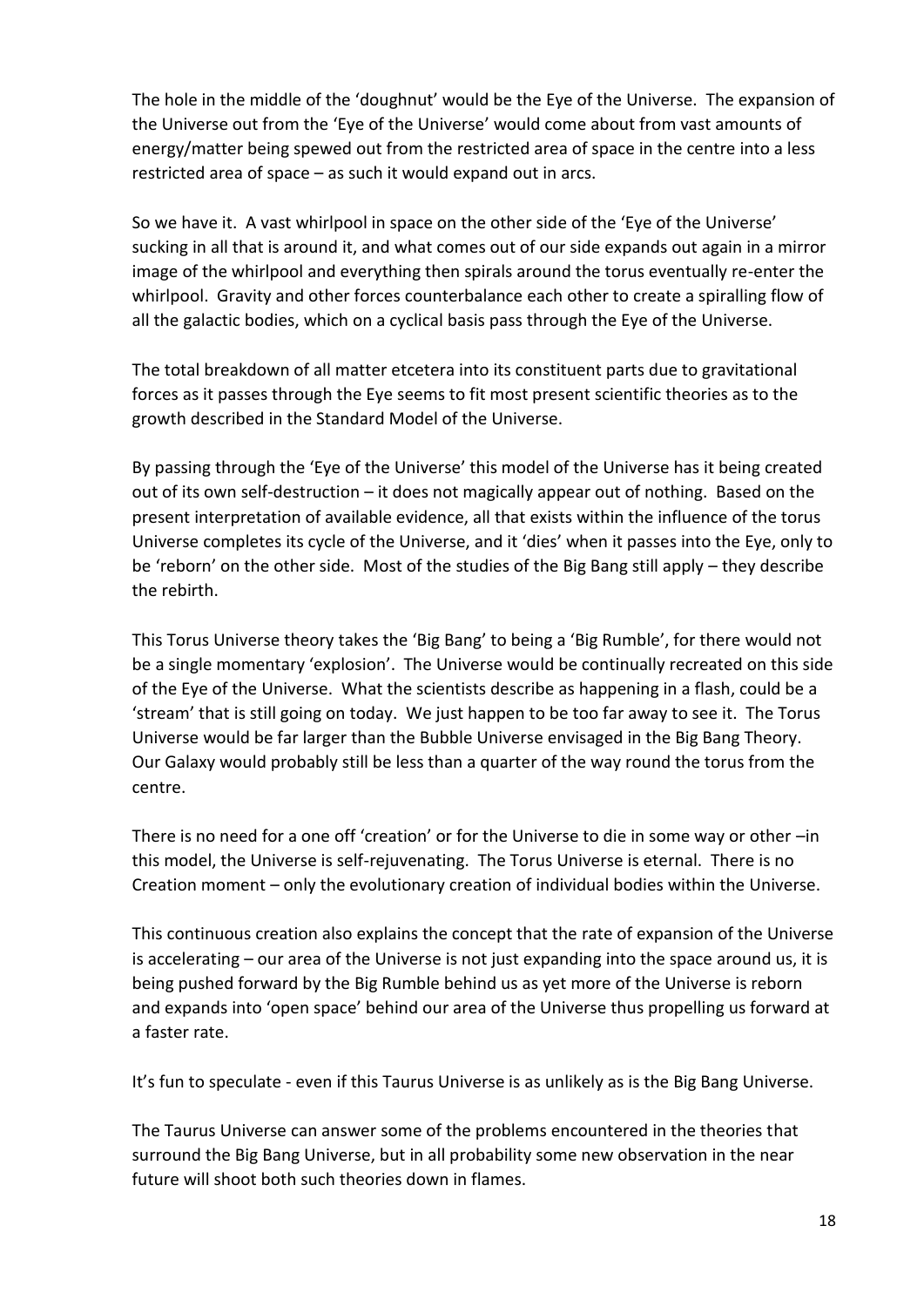### **The Manifestation of Existence**

The word 'manifestation', as used here, relates to all that is in the Cosmos being materialised out of the base processes that are in operation within the whole of Existence.

Some areas of science deal with what is believed to be the history of the evolution of the area of the Cosmos we live in. However, throughout our history there have been those who have looked for the 'base' material out of which all that exists is composed – or at least the simplest elements that combine to form everything. In ancient times, in many parts of the world, it was believed that there were four basic elements – Earth, Water, Air and Fire. Or as we would call such today, the states of solid, liquid, gas and energy. The ancient Stoics took these four and proposed that they were all made out of 'Divine Fire' – a single 'state' that was of a finer consistency than the 'regular' four 'states'. It was proposed that this ultimate 'state' out of which all else was made had two 'principles' or characters – the 'passive' and the 'active', and that the 'active principle' was a 'reasoning faculty'. This 'Divine Fire' was seen as being a whole singular sea of 'passive matter' that manifested as the individualised aspects of the Cosmos around us, including us human beings; the manifestation being enabled by the 'intelligence' that is the 'active principle' that permeates the whole of the Cosmos. The Cosmos is a oneness without division where the laws of nature enabled parts of the whole to appear as individualities. One and many at the same time.

This concept was not far from many other such ideas abounding in the ancient world. And today science is offering observation and ideas regarding the nature of the Cosmos that can only lead to a similar concept.

Scientists and mathematicians are not only investigating the nature of the larger Cosmic structures around us, but also the smallest, and it is natural to turn to the smallest for it seems logical that the smallest subatomic particles ought to be what the larger objects are constructed out of. However, as the scientists look ever deeper into the structure of the Cosmos, in the minutest of detail, at a point all sign of solid matter disappears. It turns out that not even the subatomic particles are 'solid' in nature. Look too deeply and all sign of 'material' Existence vanishes. A bit like looking at net curtains – focus at one point and you see the net curtains; focus further afield and one sees right through the curtains and they appear to vanish; bring the focus of attention back and one sees the actual threads that form the net fabric of the curtains.

And when looking at the Cosmos, at a point of focus all one is faced with is vibrations – a bit like the vibration on a guitar string, but without the strings. All matter, energy and forces are nothing more than combinations of these sub-subatomic vibrations working in harmony to manifest as everything from subatomic particles to structures of galactic proportions. The Cosmos is a sea of Movement – with every point in space being a pulse of vibration. For example, one particular combination of vibrations will always manifest a hydrogen atom, but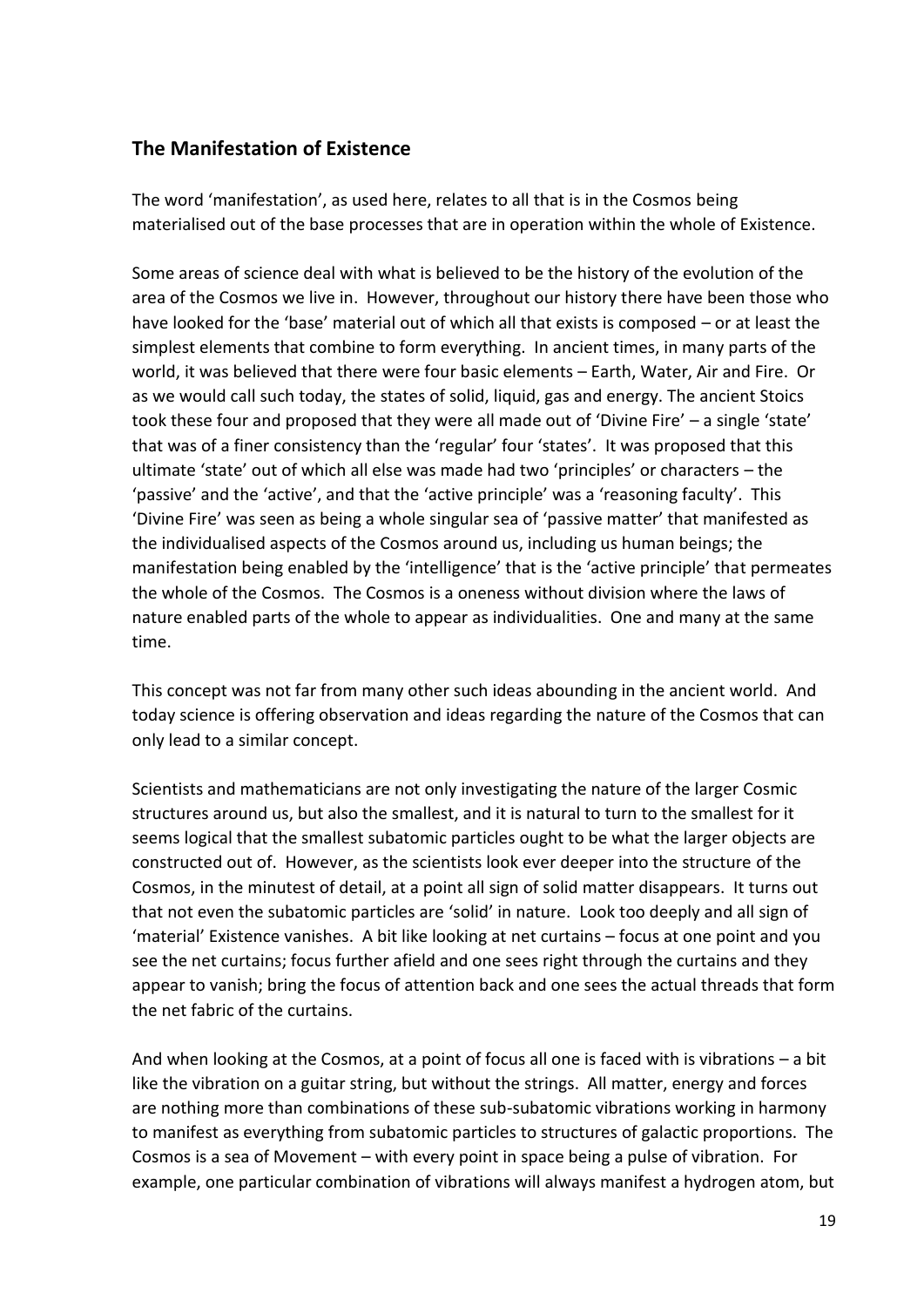many vibrations may vibrate in such a way as to create a group overtone possibly manifesting as gravity.

Within this sea of vibrations, groups of vibrations manifest as larger structures and movement (various flows and eddies). Atoms are in constant motion; our planet spins while it circles the Sun; the Sun is in an arm of a rotating Galaxy; and the Galaxy is moving in relationship to all the other galactic bodies around it. Nowhere is there stillness – all is in motion. For instance the computer that this item is being typed on is sat on a table on the surface of the planet. As the planet spins so the computer travels at thousands of miles a day in a circle around the axis of the planet; on top of this, the planet circles the Sun and the Sun is moving as the Galaxy spins. Spirals within spirals of movement. At the same time, while the computer appears to be made of solid material, it is actually made up of atoms which are in turn made up of 'electrons' etcetera which 'move' around the 'nuclei' of the atom with mostly 'emptiness' filling in between this 'matter'. And as stated, within the nuclei and electrons is more 'emptiness', subatomic particles, forces, etc. And all of these, including the 'emptiness', are nothing more than manifestations of minute vibrations – that is movements.

Stillness is non-existence. Everything is made up of, and subjected to, various combinations of multiple movements. Movement is Existence.

When all matter, energy and forces are seen as nothing more than vibrations it is seen that the orchestration of these vibrations is akin to orchestral music. Out of individual sounds music is formed, and music is a structure that is greater than its parts. Pythagoras was on the right track in his belief that the whole of Existence is a 'musical symphony' where 'mathematics' forms the individual notes.

Music and mathematics have a very close relationship. Basically music is various vibrations complying with mathematical rules.

So here we are faced with the Cosmos being a sea of vibrations. Yet to vibrate the string of a guitar, to get a 'note', someone or something has to pluck the string, and if the vibration is to continue it has to be plucked over and over again. But with the Cosmos, the vibrations have no string to pluck. Something has to cause each vibration to vibrate, and to vibrate in the exact way it does. This 'cause' is the 'active principle' of the Stoics. It is seen as having a 'mathematical' nature that permeates every 'point' within the Cosmos and so defines the nature of each vibration and movement. It is the composer, the conductor and the individual musicians, all rolled into one, creating the overall symphony that manifests the material Cosmos through the musical mathematics that govern the various vibrations.

We are looking at a form of 'consciousness'. Without some form of coordinating reasoning faculty the flow of change that is Existence would produce nothing but a chaotic sea of meaningless vibrations. It requires a process of 'logic' and 'reasoning' to maintain the manifestation of a structure such as a tree through all the flow of change that happens during its lifetime. It requires a law maker and a law enforcer to ensure that every hydrogen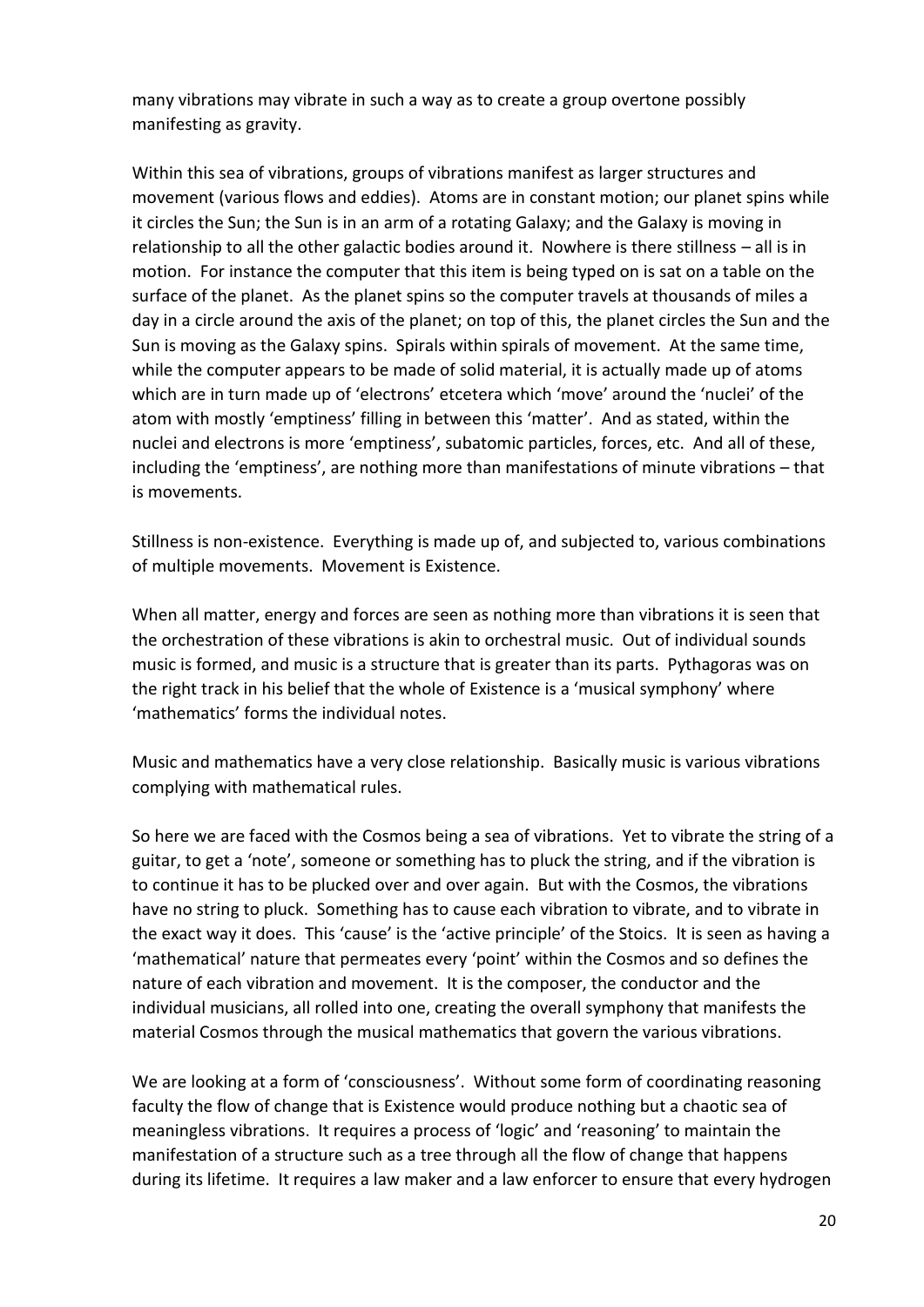atom throughout the Cosmos is identically constructed out of the apparent 'chaos' that is to be found at the quantum level of Existence.

(The words 'mathematics', 'music', 'consciousness', 'logic' and 'reasoning' are not used as being exactly the same as that which we intend when they are applied to human centric activities, but as analogies for something that it is not possible for us to fully comprehend. Through the use of the words, and the understanding of the concepts behind them, the intent is for them to give us some glimmering view of that which causes the Cosmos to manifest as it does.)

This world around us is not the chance effect of a sea of vibrations. It requires laws and consistency in the sea of change for us to be able to experience the Cosmos. The fact that we can experience the world about us, and that we maintain an existence within the Experiential Moment for so long (three score years and ten as the traditional standard for a human being) demonstrates that something more than mere chance is in operation. 'I think, therefore I am' misses the point. 'I am, therefore there is something that causes me to be' is the true starting point for understanding the Cosmos.

Something maintains the on-going state of Existence within which our part of the Cosmos has existed for thousands, if not billions of years. This 'principle' in the nature of the Cosmos ensures that the sea of vibrations manifests all that we see around us in a logical state that allows for continuity despite the totality of the effect of change that is such a fundamental aspect of Existence.

The 'consciousness' that is the 'active principle' is sustaining the manifestation of Existence from moment to moment, maintaining the vibrations and movements that manifest the individualised aspects of the oneness that is the Cosmos. This 'Consciousness' is, at the very least, an aspect of the process that manifests all that is within the Cosmos throughout the active flow of change that is the Experiential Moment.

### **A View of Modern Science**

There were no 'gods' who magically snapped their fingers and made everything suddenly appear out of 'thin air' – not even the god of the scientists that is called 'Big Bang'.

What exists now was made out of what already existed. The development of the Cosmos is a feat of engineering – we call aspects of this 'evolution'. Evolution does not just apply to animals and plants. Everything we see about us has been created through evolutionary change – including our Galaxy and our Solar system on which our existence is dependent.

In deep space, within sight of our planet's telescopes, we see vast clouds of 'dust' within which stars are being born. At the same time we are also seeing stars dying and becoming nothing more than star dust. The Cosmos is a self-perpetuating process with no need of a beginning or an end.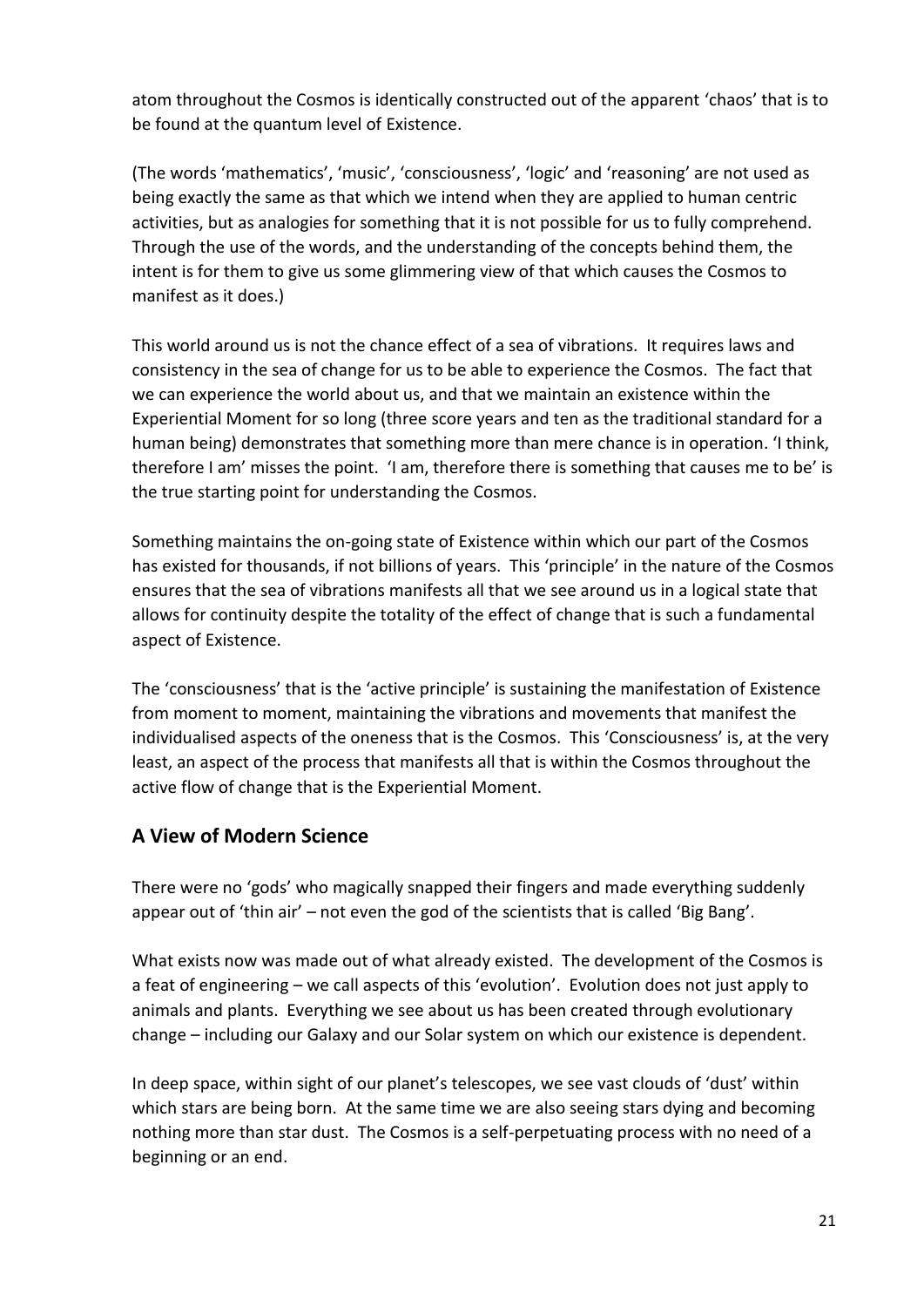Theoretical mathematicians and scientists have come up with what is often called the 'Standard Model' of the Universe that they claim came about as a result of 'the Big Bang'. This describes, in theoretical terms, an imaginary Universe whose appearance at a particular stage would be similar to what we at present see about us - if it existed. A belief in the 'existence' of this theoretical Universe has evolved from the 'Big Bang Theory', the 'expanding universe theory' and many other ideas arrived at by trying to interpret actual observations. One of the problems with the 'Standard Model' is that many scientific experiments have for some time now been aimed at trying to 'prove' it rather than to test it. On top of this every effort is made to try to fit any inconvenient discoveries by observational science into the 'jigsaw' of ideas - regardless of whether they really fit or not.

Of course, the main failing of the 'Standard Model' is that it evolved from a concept of a point of Creation where it is theorised that 'everything', including time, came into existence. This is rather ironic seeing as how many modern scientists have derided religions for believing in a god type magician creating everything out of nothing at a point of Creation. But the scientists' point of Creation is also a magic trick whereby the Universe is pulled out of an empty hat like a 'magician's rabbit' but without the 'magician'.

There was a 'happening' within the Cosmos whereby our star, the Sun, and all the planets around it came into being. This 'happening' was a process of 'construction' - that is, it was based on gravitation, evolution and growth. And it is this process that the many faiths of the World have tried to explain – often using myths and allegories that would be understood by the people that lived when the faiths first came into being with these myths being designed to convey some of the awe as to the achievement of the 'Constructor'. But none of these creation myths are attempts to explain the origins of the Cosmos as we now know it, for it is only in the last few thousand years that it has been recognised that the Cosmos comprises more than Mother Earth, the Sun, the Moon and the numerous other 'small lights' in the sky.

Science's 'Standard Model' is so full of problems that the Universe it describes is now more of a myth than the early creation myths of the various religions. Even more worrying, rather than being uplifting as the Creation myths of the religions were meant to be, the 'religion' of the 'Standard Model' is demoralising, for many people see the 'Standard Model' as suggesting that there is no purpose to Existence because of its claim that life on Earth is just an 'accidental blip of organisation within a sea of chaos'.

Despite scientists spending years studying the laws of science and nature that help govern and create what we see about us, many do not have the understanding to fully realise the implications of the fact that the whole of the material Cosmos exists because of organisation and that chaos is just another aspect of organisation.

Practical science has tried to grope its way through superstition to a reasoned understanding of what is around us. However theoretical science has for the most part dragged us back into superstition and, through the 'Standard Model', has become a religion of materialism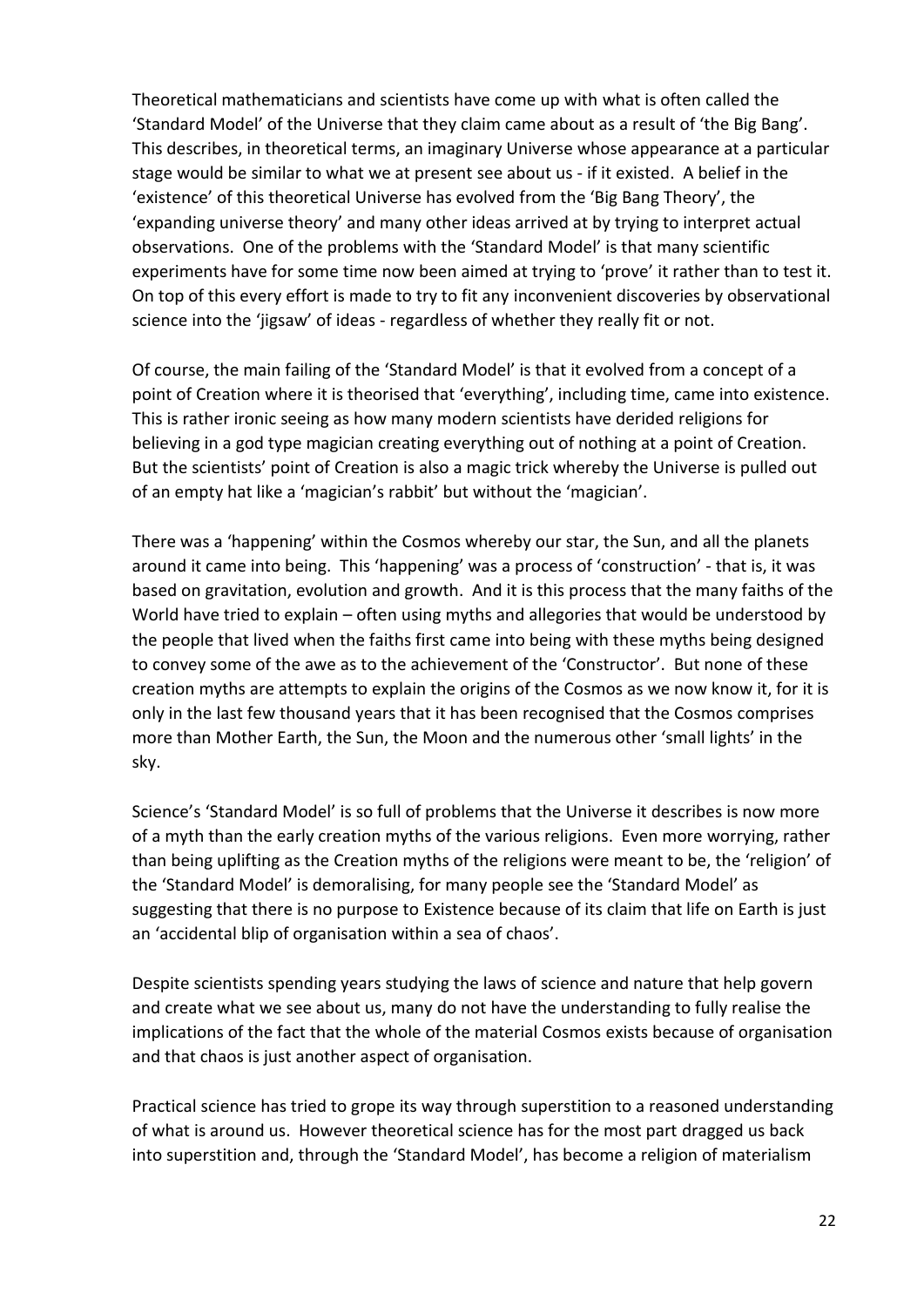and human egotism based on a formal belief system supported by its myths and 'scriptural writings', even to the point whereby all dissenters are treated as heretics.

Unfortunately the authority with which the 'Standard Model' has been anointed by academics has led to many philosophers feeling the need to conform to the overly complicated myths of theoretical science and to turn away from their true aim – that is being the 'lover of wisdom'.

Would-be philosophers ought to remember that the philosopher's original and true role is to gradually try to come to a better understanding of 'the gods' and 'the God' (the Consciousness), their works (the Cosmos and all within it that we see manifested around us) and humanity's relationship to the whole and how as humans we may best live our lives. And this means it is for the philosopher to challenge the scientists who make pronouncement on the nature of the Cosmos where such is beyond the scope of 'the scientific method', and then to try to answer the 'big questions' as best as possible in light of the wisdom of the ages and actual present knowledge.

The Standard Model is based on a particular interpretation of actual observational science. Based on observation, it theorises that as the majority of galactic bodies around us appear to be moving away from our galaxy and each other then this suggests that the Universe is expanding. It theorised that by backtracking the progress of this apparent expansion one came to a single point – now known as 'the singularity'. So the 'Big Bang' Theory was born, the theory from which the 'Standard Model' evolved.

In its simplest form, the Universe described by the Standard Model may be visualised as starting from a point of nothingness and exploding/expanding out in all directions, and so its shape is a sphere of ever increasing size. That is, the progression of the expansion can be seen as straight lines that revert to a single point where the Universe expanded out from, and it was from this that much of the scientific dogma of today stems. This is despite the fact that many discoveries since have forced science to deny that there is actually a singularity.

While the scientists' theoretical model Universe can try to explain what we see around us and is fun to play with, it does not exclude the concept that the 'Universe' that we see is just part of an infinite Cosmos. If the 'Universe' exists as a 'localised' phenomena floating in space it is probably just another level of bodies in a hierarchy that includes atoms, solar systems, galaxies etcetera. There needs to be no beginning and no end to the Cosmos either in direction or evolution in order to explain what we see.

While there was a 'Creation' of our solar system that supports some of the various religious Creation ideas and to some degree the old Stoic idea of cycles of creation and conflagration, the idea of a point where our Universe was created out of nothingness is mere mythology.

In truth, we will probably never be able to prove if we are part of a 'finite Universe' or an 'infinite Universe'. The speed of light and the movement of the galactic bodies restrict what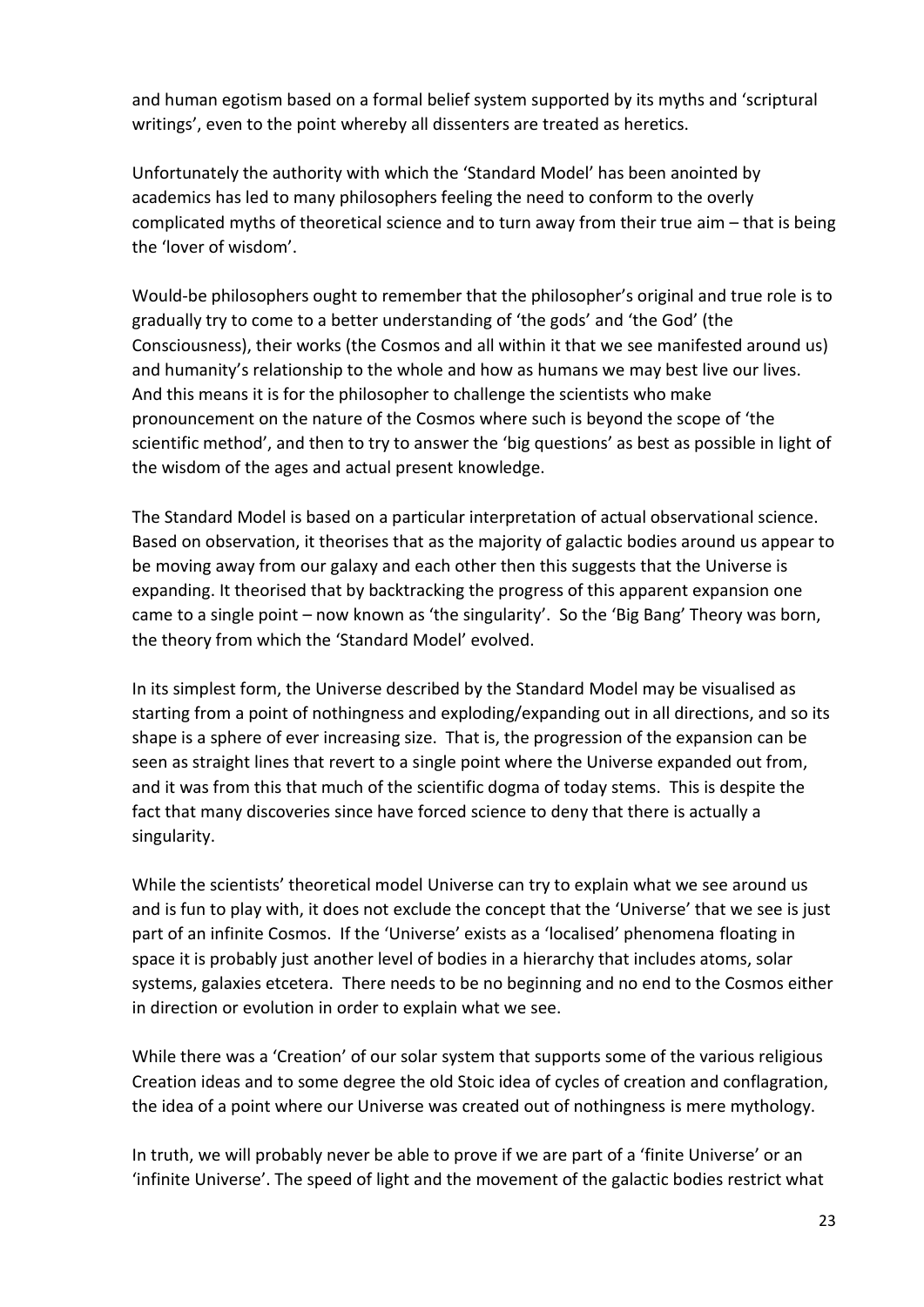we can observe. However, as more observations are taken, many of the theories of today will be shown to be based on errors in observation and so will be shown to be invalid. Even down to realising that the 'Universe' as a whole is not expanding – possibly all we see in our neck of the woods are simply eddies within the Cosmos – Cosmic 'wind' as part of a Cosmic 'weather system'. The Galactic bodies we can see could be moving away from each other because they are transiting between a 'low pressure system' and a 'high pressure system' – simply a gust of 'wind' blowing the galactic bodies about.

As I have said, within our sphere of observation we are aware of many forms of selfdestruction within the Universe such as the destruction of stars and galaxies. We are also aware of vast galactic clouds that appear to be areas giving birth to stars. So we are already aware that all that exists around us can have been 'created' from within the Cosmos without the need for a supposed 'Universe' created in one 'blink of an eye'. There is no need for the magical trick of producing something out of nothing. There is no need for the 'Big Bang' theory.

There is no real scientific reason to believe in a 'beginning' to the Cosmos for any theory of a 'beginning' throws up the question as to what came before that 'beginning'. Continuous, ongoing, steady change and evolution with the odd cataclysmic destruction of whole galaxies and the like, giving us a Cosmos with no beginning is a far more reasoned explanation of what we see around us, than a 'Universe' that magically appears out of nowhere.

Better to see that where we are is just a development from where things were, and that where we are is in fact part of a vast evolving infinite eternal living Cosmos.

God is not a magician. God is an engineer.

All of which is why science needs to pay more attention to the principles laid down by Occam's razor – the simplest answers to any 'problem' are more likely to be the correct answers.

#### **Looking to the Future**

Cosmology has always been about gaining an understanding of what is around us according to the current level of knowledge. However we never have, and we never will fully understand the nature of the Cosmos.

At one time 'the World' was seen as little more than a tribe's hunting grounds and the night sky overhead. In time this took on more and more size as trade started, and trade routes were opened up. Gradually civilisations began to see ever more of the World. While some societies maintained some fanciful myths as to the creation of the World, well over two thousand years ago various people were putting forward the idea of a round world in the middle of an outer sphere of small lights. It was seen that 'the sky' turned around the World once every day.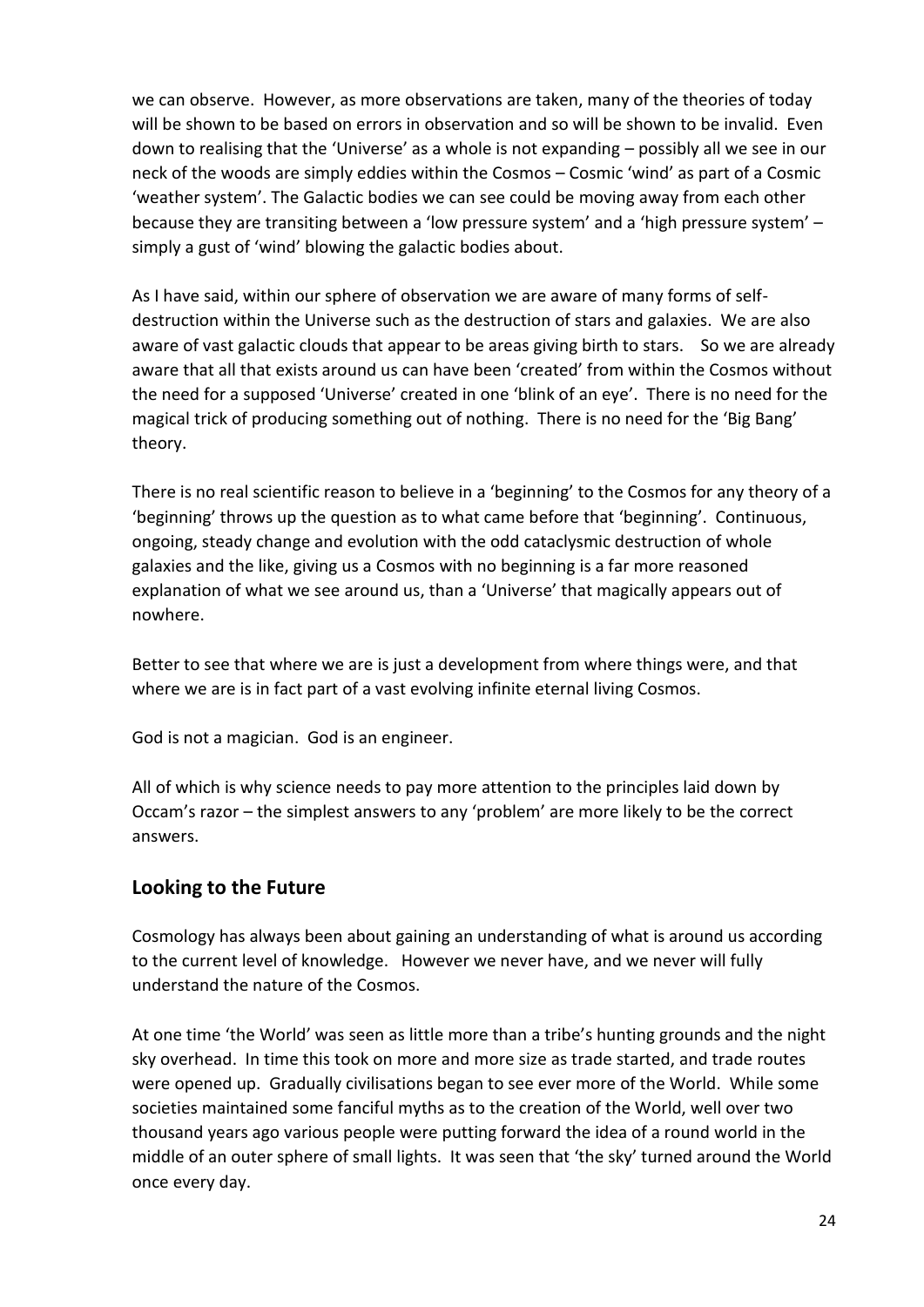Of course as time went on science showed that we were part of a solar system together with many other distant lights – this became the new extent of the Universe. Then it was discovered that our solar system was part of a spiral group of billions of stars and that there were other such groups. At first these groups were called 'island universes'. But eventually they were called 'galaxies', and the word 'Universe' was retained to describe all of known Existence.

At present scientifically accepted cosmology predicts a number of events that will probably affect this tiny part of the Universe where we live.

1. A large object from space will crash into the Earth, either smashing it to bits or causing so much damage that mankind is unlikely to survive if we are still on the planet. There is evidence of mass extinctions happening in the past as a result of such collisions, but there is no way of knowing if such will happen again and, if it does, if it will be tomorrow or in 100 million years. However the laws of probability suggest that this should be our most immediate concern.

2. The Sun will die, and naturally in the process our world will die. This may be considered a certainty but is extremely unlikely to happen for many millions of years to come, unless of course some unbelievably large object should impact with the Sun.

3. And then there is the possible destruction of the Universe. Science tends to suggest that the Universe had a beginning – the BIG BANG. And based on this false assertion they predict that it will have an end.

Ok, so humanity may have many years left to live, but such a scenario seems pretty bleak. It suggests that if one thing does not wipe us out, the eventual destruction of the Universe will get us anyway. So what if it is millions of years after our own individual deaths – there is apparently no future for the human race other than survival and reproduction while we can. How demoralising!

Science claims its purpose is to gain knowledge and make for a better life. But the pessimism of the above has contributed to the many ills of the World today. To add to this some scientists claim that there is no need for a 'god' because they can explain everything as nothing more than mechanics. Some of them do condescend to allow 'god' to exist in the gaps in their knowledge – at least until they can fill those gaps. The psychology of such is that step by step they take away any real concept of purpose to life. And to cap it all they seem determined that the Universe will die. And all this is based on mere theories and next to no fact.

Science may have great knowledge but it does not know it all and it does not necessarily understand what it knows – science has some knowledge, but knowledge is not wisdom.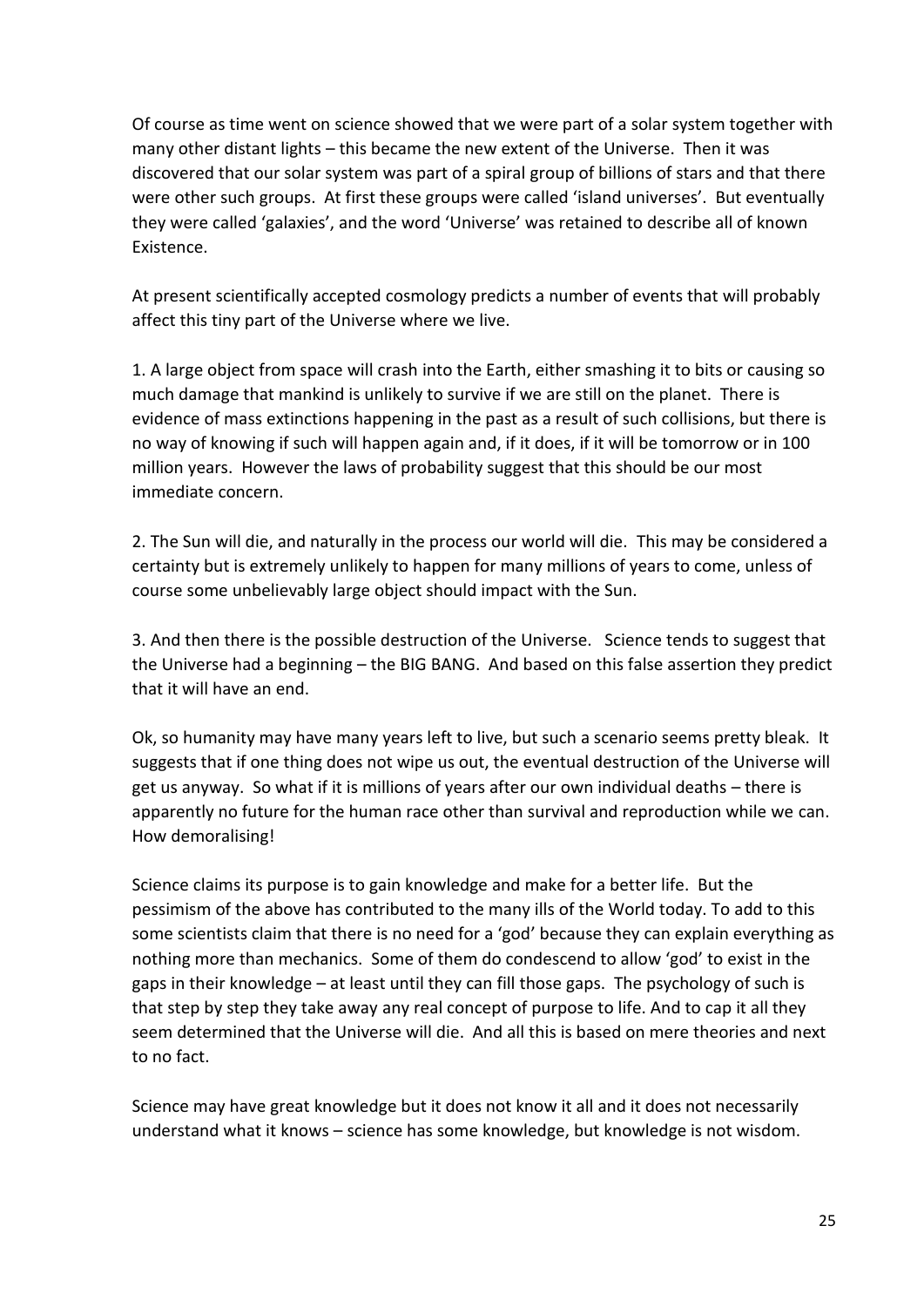For this we need to turn to philosophy for any true philosophy will recognise the wisdom of the ages, and it is though this that we know that the visible Universe is an aspect of the living eternal Cosmos. Any wise philosophy will recognise "the universal governor and manager of all things" that manifests the Cosmos. Any wise philosophy will recognise that we are part of the whole and that how we act will affect the whole – the concept of a butterfly flapping its wings eventually leading to a change in the wind on the other side of the World. Any wise philosophy will recognise that we are a part of a vast Oneness.

So where does all this take us in relation to the eventual destruction of this planet?

What does matter is that we recognise the true cosmology as best as possible. The Cosmos is eternal. Our planet is not. We as a species may have time regards our Sun dying to develop the means to travel to other solar systems, and possibly eventually to other galaxies. Regards being wiped out by a comet or suchlike, we probably already have the means to defend the planet against all but a planet sized object – all we need is the collective will.

War has served its purpose – it has helped mankind to develop weapons of great power and the means to deliver them. All we need now is to stop declaring war on each other and to declare war on any object liable to crash into Mother Earth from space. We need to turn the defence industries from being war machines into truly defensive operations working towards defending this planet and to achieving interstellar flight.

And we need to think long term. In the short term we need to plan an ongoing defence system for the planet, but also to recognise that the journey to the stars may take many thousands of years of work. In doing so the human race will see that it has a purpose and we can start enjoying our lives while laying down the foundations for the future of our descendants.

And why in the light of such a vast eternal Cosmos should we even bother? After all the chances are that there are other life forms and even humans spread around the Cosmos. If there is a purpose to life let them work at maintaining it – we can simply enjoy life for the now for there is no guarantee that we as a species will succeed in getting off this planet. All the commitment and hard work could possibly go to waste. Or so the selfish, lazy, depressed, pessimist might say

A good friend once pointed out how 'wasteful' Nature is. A single oak tree produces a thousand acorns a year for a thousand years, yet the chances are that only one of those acorns will make it to become a fully grown oak tree. This may be true of the path we are on – we may be destined to be one of the thousands of 'acorns' that do not make it. On the other hand we may have the capability of being the one species that does make it – in which case if we do not try now, whatever it is that we are meant to evolve into may never happen.